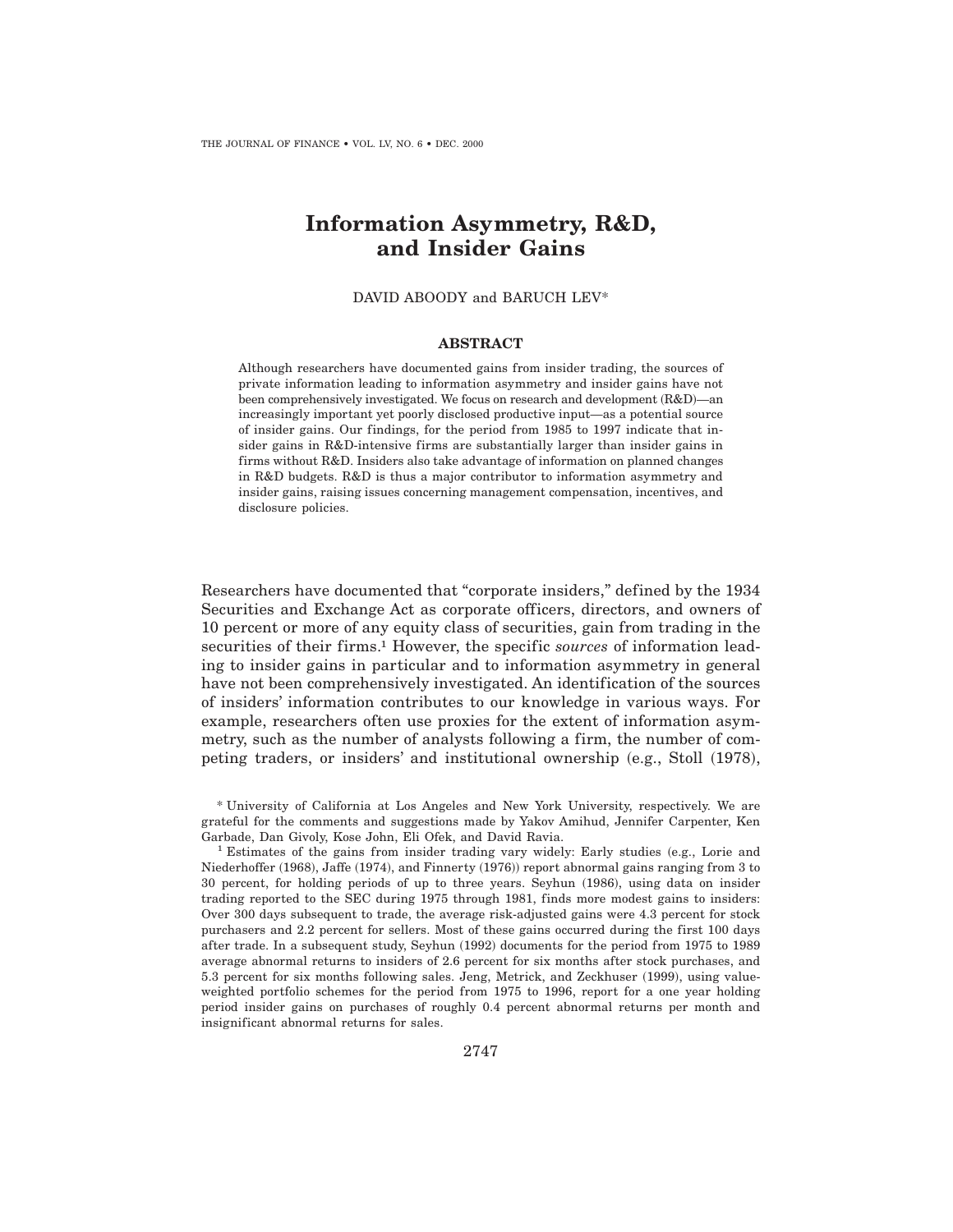Brennan and Subrahmanyam (1995)). Additional information asymmetry proxies are firm size and volume of trade (Chari, Jagannathan, and Ofer  $(1988)$ , financial analysts' forecast errors of earnings, and the volatility of abnormal stock returns (e.g., Krishnaswami and Subramaniam (1999)). Such proxies are obviously noisy, reflecting, in addition to information asymmetry, numerous firm and market attributes. Identification of the major sources or firm-specific drivers of information asymmetry will suggest more precise (less noisy) measures of asymmetry. For policy research concerned with the social consequences of insider gains and information asymmetry, identification of the sources of insiders' information will suggest means  $(e.g.,$  enhanced disclosure of specific information) of mitigating harmful consequences.<sup>2</sup>

We investigate the insider gains issue from the perspective of a specific source of information asymmetry—research and development (R&D). Investment in R&D is a major productive input in a large number of firms, particularly those operating in the technology and science-based sectors. R&D, however, differs from other capital and financial inputs (e.g., property, plant, and equipment, inventory, or project financing) along several important dimensions related to information asymmetry. First, many R&D projects, such as radically new drugs under development or software programs, are *unique* to the developing firm, whereas most capital investments, such as commercial property or airplanes, share common characteristics across firms within an industry. Consequently, investors can derive little or no information about the productivity and value of a firm's R&D from observing the R&D performance of other firms  $(e.g., not much can be learned about$ Merck's drug development program from an FDA approval of a Pfizer drug), whereas, for example, the average store performance of one retailer provides valuable information on the performance of other retailers. Second, while most physical and financial assets are traded in organized markets, where prices convey information about asset productivity and values, there are no organized markets for R&D and hence no asset prices from which to derive information. Third, accounting measurement and reporting rules treat R&D differently from other investments: While these rules mandate the markingto-market in quarterly and annual reports of most financial investments, and the periodic recognition of value impairment (the decrease of market value below cost) of physical assets, thereby providing investors with updated information about changes in asset values, R&D is immediately expensed in financial statements, so that no information on value and productivity changes of R&D is reported to investors.

 $2$  See Fried (1998) for a summary of the debate about the social consequences of insider gains and the effectiveness of securities regulations aimed at limiting these gains. The spectrum of opinions about social consequences ranges from viewing insider trading as desirable  $(e.g., it)$ enhances market efficiency) to viewing insider gains as detrimental to firms (increase cost of capital, distort managerial incentives) and eroding investors' confidence in the integrity of capital markets. See also Jeng et al.  $(1999)$  who conclude that under the current regulatory system outsiders are not significantly disadvantaged when trading with insiders.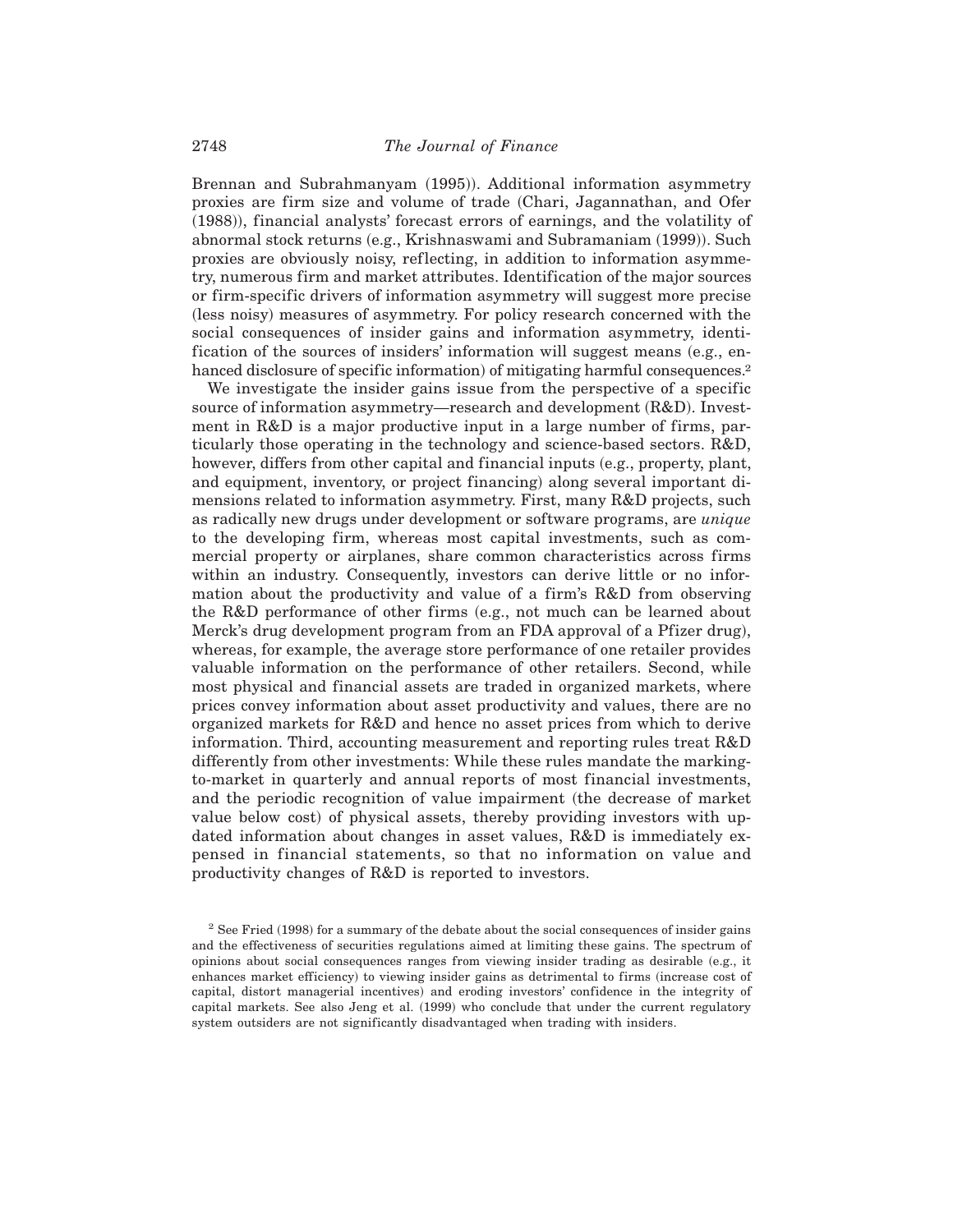Given the relative scarcity of public information about firms' R&D activities, and the importance of these activities to the operations and profit potential of technology and science-based companies, we hypothesize that R&D contributes to information asymmetry between corporate insiders and outside investors and that some of the former will exploit this asymmetry to gain from insider trading.3 Indeed we find from comprehensive data on corporate officers' share trading from 1985 to 1997 that insider gains in firms conducting R&D (R&D firms) are substantially larger than insider gains in firms with no R&D activities  $No-R&D$  firms). These differences in insider gains are both statistically and economically significant, and hold after controlling for various known risk factors. We also find that investors' reaction to the public disclosure of insiders' trade (about a month, on average, after the trade) is stronger for R&D firms than for No-R&D firms, corroborating our hypothesis that R&D activities enhance information asymmetry, and that this asymmetry is not eliminated by insiders' trade and investors' information search. We thus identify R&D as a major contributor to information asymmetry.

The paper is organized as follows. In Section I we develop our hypothesis and in Section II we describe the sample and summary statistics. Section III presents the estimation equations and reports empirical findings on the association between insider gains and firms' R&D intensity. In Section IV we examine investors' reaction to the public disclosure of insider trades, and in Section V we present robustness tests. Section VI concludes the study.

### **I. Information Asymmetry, R&D, and Insider Gains**

All corporate investments create information asymmetries because managers can continually observe changes in investment productivity on an *in* $dividual$  asset basis (e.g., aircraft utilization—load factor—at the route level), whereas outsiders obtain only highly aggregated information on investment productivity at discrete points of time. The extent of information asymmetry associated with R&D, however, is larger than that associated with tangible  $(e.g., property, plant, and equipment)$  and financial investments because of the relative uniqueness (idiosyncrasy) of R&D. Thus, for example, a failure of a drug under development to pass Phase I clinical tests, or of a software program to successfully complete an alpha (technological feasibility) test in a particular company are unique events not shared by other pharmaceutical or software companies. In contrast, a downturn in demand for commercial

<sup>&</sup>lt;sup>3</sup> A perspective on the importance of R&D as a productive input can be gained from the fact that in 1997 total R&D spending in the United States was \$210 billion, compared with \$215 billion invested by manufacturing firms in property, plant, and equipment. The increasing importance of R&D is also reflected by its faster growth rate compared with other major inputs. For example, over the period from 1970 to 1997, the average annual growth rate of R&D was 8.0 percent, whereas the growth rate of capital investment (property, plant, and equipment) was 6.8 percent (see Economic Report of the President, 1997, and National Science Foundation/SRS: Research and Development Performance by Sector).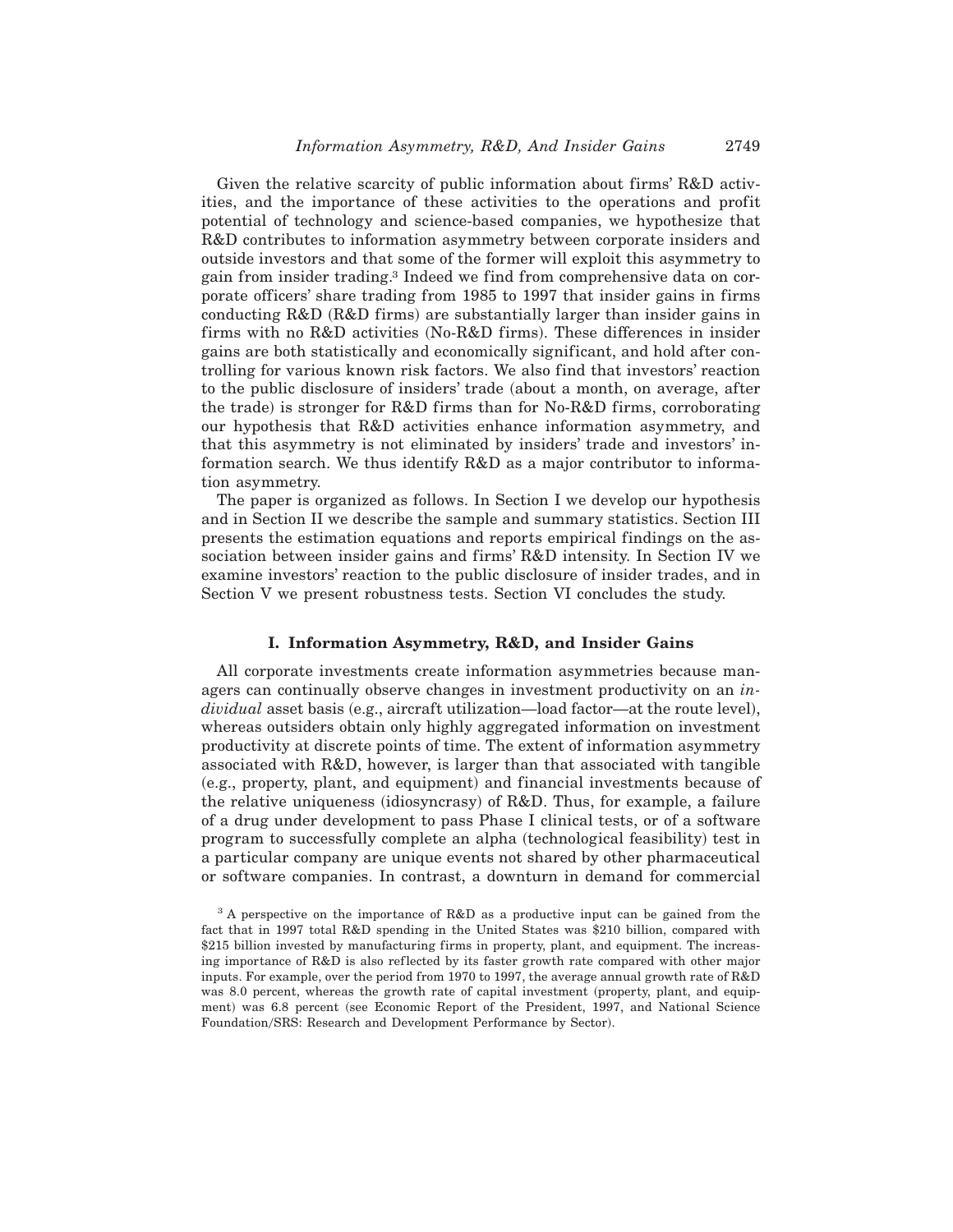properties, for example, will exert a strong common effect on the property values of all real estate companies operating in a given geographical region. Similarly, interest-rate changes will affect systematically the values of bond and stock portfolios of companies. Thus, we argue, the relative uniqueness of R&D investments makes it difficult for outsiders to learn about the productivity and value of a given firm's R&D from the performance and products of other firms in the industry, thereby contributing to information asymmetry.4

The absence of *organized markets* in R&D further contributes to information asymmetry. Whereas investors can derive considerable information from prices of traded tangible and financial assets concerning their values at the firm level (e.g., inferring from changes in commodity prices about swings in values of firms' inventories), there is no direct price-based information on firm-specific changes in the value and productivity of R&D.5 Some information on R&D can, of course, be inferred from stock prices of R&D-intensive companies, yet such information is noisy, given the multiple activities of  $R&D$  firms (e.g., manufacturing, services).

Accounting rules exacerbate the information asymmetries associated with R&D. Most financial assets have to be marked-to-market in quarterly and annual financial reports, and impairments in the values of tangible assets  $(i.e., when expected future benefits fall short of book values) have to be$ routinely reported in financial statements. Similarly, inventories and accounts receivable have to be written down in financial reports to market values. Thus, investors are periodically informed about changes in the values of most tangible and financial assets. In contrast, R&D expenditures are uniformly expensed in financial reports and therefore no information is required to be provided to outsiders about changes in the productivity and value of R&D. Even major R&D events, such as when a drug under development successfully passes clinical tests, are not routinely reported to investors.

Empirical evidence is consistent with a relatively large information asymmetry associated with R&D. For example, Barth, Kasznik, and McNichols  $(1998)$  report that analyst coverage (number of analysts following a firm) is significantly larger for firms intensive in R&D relative to firms with lower or no R&D, presumably because of the private information concerning R&D

<sup>4</sup> The uniqueness of R&D is widely recognized in economics and finance research. Thus, for example, Titman and Wessels (1988, p. 5) postulate that asset uniqueness is a determinant of corporate capital structure and measure uniqueness by R&D intensity, arguing that R&D "measures uniqueness because firms that sell products with close substitutes are likely to do less research and development since their innovations can be more easily duplicated. In addition, successful research and development projects lead to new products that differ from those existing in the market."

 $5$  Griliches (1995, p. 77) notes: "A piece of equipment is sold and can be resold at a market price. The results of research and development investments are by and large not sold directly . . . the lack of direct measures of research and development output introduces an inescapable layer of inexactitude and randomness into our formulation." Such randomness and inexactitude are obviously less severe to insiders than to outsiders.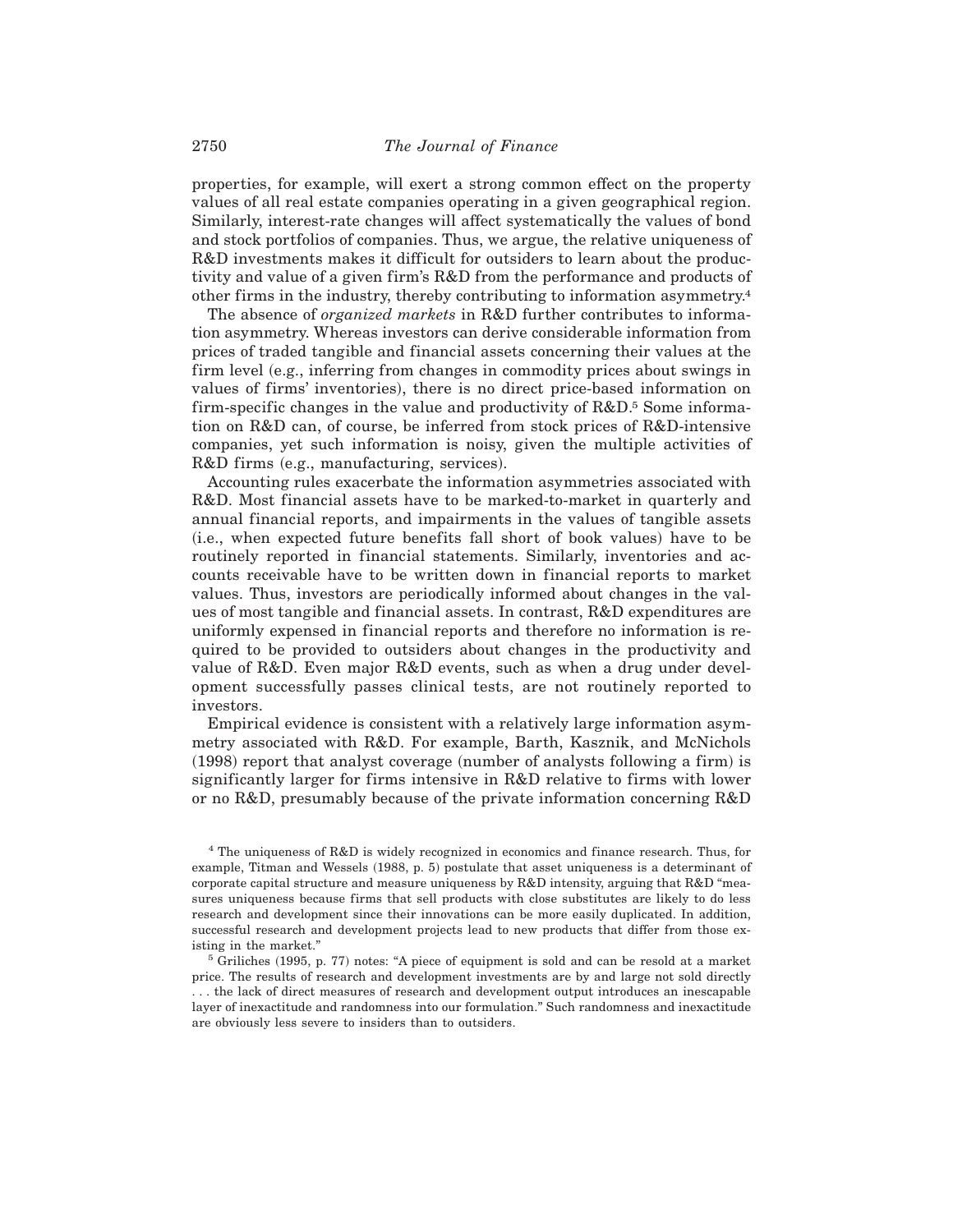activities. Furthermore, analysts' *efforts* and, presumably, costs of analyzing firms vary positively with R&D intensity.<sup>6</sup> Similarly, Tasker  $(1998)$  reports that R&D-intensive companies conduct more conference calls with analysts than low (or no) R&D firms, implying a stronger investors' demand for information about the R&D activities of firms.7

Is all the private R&D-related information shared in a timely manner with outsiders through the information search of analysts and investors, so that in equilibrium there are no substantial information asymmetries left? Kyle's  $(1985)$  model of a single informed trader with many uninformed  $(noise)$ traders and a market maker addresses this question and indicates that in equilibrium:  $(1)$  "The informed trader trades in such a way that his private information is incorporated into prices *gradually*." (p. 1316, emphasis ours), and  $(2)$  "not all information is incorporated into prices by the end of trading."  $(p. 1326)$ . The main conclusion of the model is that, while much of the insider's information gets gradually incorporated in prices through his/her trades, the "*insider makes positive profits* by exploiting his monopoly power optimally in a dynamic context.  $\ldots$ " (p. 1315, emphasis ours).<sup>8</sup>

Particularly relevant to our hypothesis concerning R&D-related information asymmetry and the consequent insider gains is Kyle's (1985) conclusion that insiders' profits are proportional to  $(\Sigma_0 \sigma_u)^{1/2}$ , where  $\Sigma_0$  is the variance of the liquidation value of the risky asset. We know from Kothari, Laguerre, and Leone (1998) that: ". . . R&D investments generate more uncertain future benefits than investment in tangible assets. Specifically, in a regression of future earnings variability on investment in  $R&D$ ,  $PP&E$  [property, plant, and equipment and other determinants of earnings variability like firm size and leverage, we find that the coefficient on R&D is about three times as large as that on  $PP\&E''(p. 3)$ . Thus, the documented larger variability of earnings and, by implication, firms' liquidation value associated with R&D should, according to Kyle  $(1985)$ , enhance the gain of insiders in R&D firms, relative to insiders in No-R&D firms with lower variability of earnings.

 $6$  Analysts' efforts were proxied by Barth et al.  $(1998)$  by the number of other firms followed by a given firm's analysts. Assuming that analysts have a common capacity limit and expend efforts up to that capacity, the smaller the number of firms an analyst follows, the larger, on average, the efforts spent analyzing those firms.

 $7$  Tasker (1998b) also reports that the majority of questions raised by analysts in conference calls involve R&D-related issues, such as the content of the company's product pipeline.

 $8$  Kyle's  $(1985)$  predictions are sensitive to the number of informed traders. For example, Back, Cao, and Willard (1999) conclude: "Competition may or may not lead to greater 'efficiency' of prices. Whether the market price reflects private information more quickly when there are competing informed traders depends on how the information is distributed among the agents. Indeed, in this model, it is never the case that the market is *always* more efficient when information is distributed among competing traders than when the information is possessed by a single trader"  $(p. 30)$ . "A somewhat surprising result is that, beyond some date, the market would have learned more from a monopolist informed trader than from competing traders, regardless of the correlation of the competitors' signals"  $(p. 2)$ . "The relatively large amount of private information remaining near the end of trading leads to an extreme adverse selection problem" (p. 3).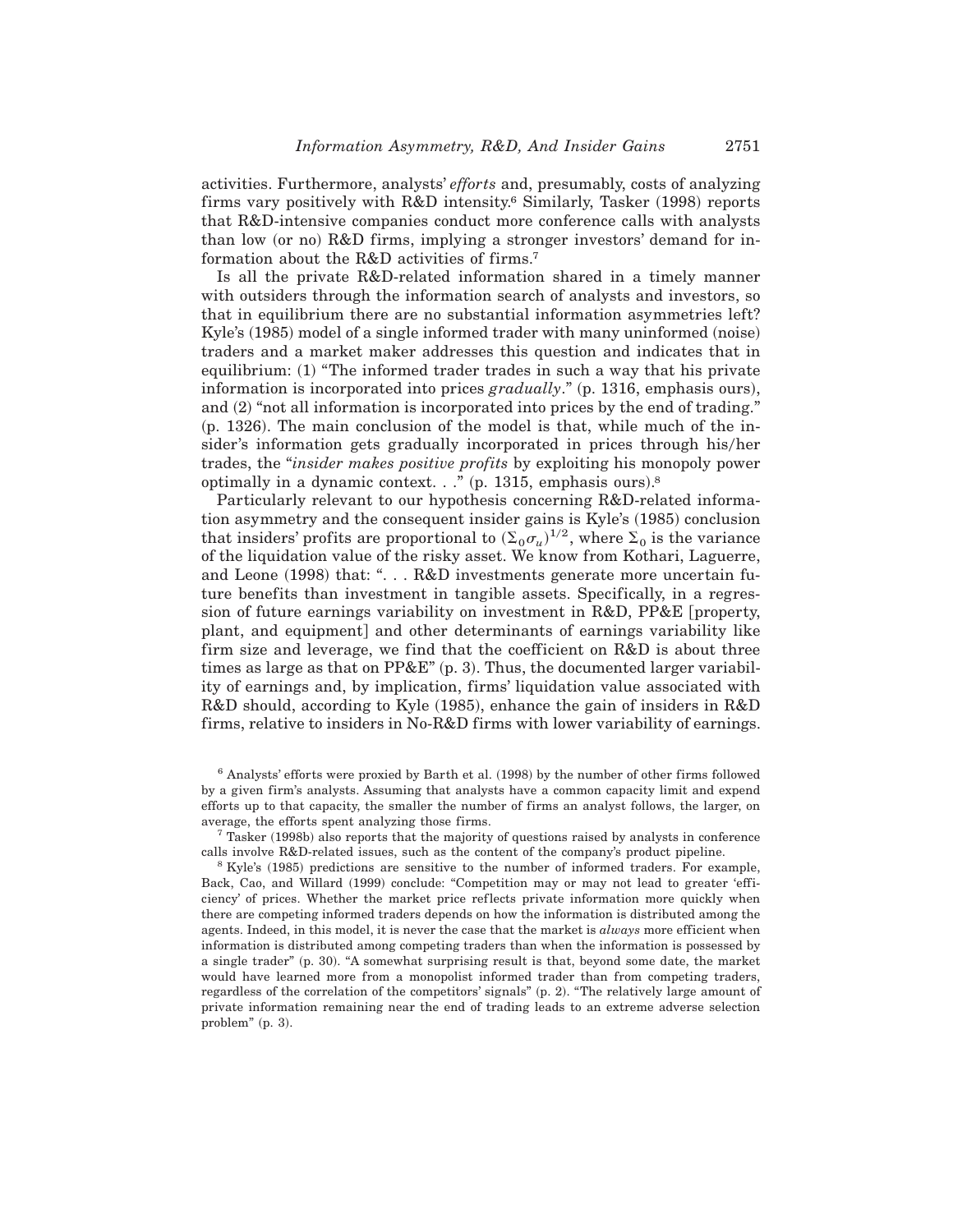Kyle's second (1989) model is particularly relevant to our case, because it allows uninformed investors to acquire private information. Among the conclusions of this model are:  $(1)$  "thus, while uninformed speculators break even on average, informed speculators make money 'at the expense' of noise traders  $\ldots$  " (p. 337), (2) "with imperfect competition, prices never reveal more than one-half the private precision of informed speculators."  $(p. 334)$ , and  $(3)$  "in order for the large market model to reveal any private information, private information must be cheap enough so that a large number of speculators find it profitable to purchase it."  $(p. 344)$ . Thus, even with endogenous information acquisition, insiders are expected to gain from insider trading.

Given the importance of R&D in firms' productivity and growth, it is reasonable to expect investors and analysts to acquire private R&D-related information from managers, as the evidence discussed above indicates. However, because such information is costly, requiring among other things a significant investment in scientific knowledge (e.g., understanding genome research in biochemistry) and a considerable time investment  $(e.g.,$  analyzing financial reports, participating in conference calls), optimal information acquisition by outsiders will generally fall short of completely exhausting insiders' information. Stated differently, in equilibrium the marginal value of acquired information will equal marginal cost, but this does not necessarily imply that the *total* R&D information possessed by managers will be quickly incorporated in prices, leaving managers with no opportunities to gainfully trade on inside information. Indeed, our evidence (Sec. IV) indicates a significant market reaction to the *disclosure* of insiders' trades (25 days, on average, subsequent to the actual trades), a reaction that is more pronounced for R&D than for No-R&D companies, implying that almost a month after trade by insiders and the extensive information search by outsiders, prices still did not fully reflect all of insiders' private information.

We accordingly hypothesize in this study that the R&D activities of firms create unique information asymmetries and that officers of R&D companies will gainfully exploit these asymmetries by trading the shares of their firms.

#### **II. Data Sources and Sample Characteristics**

The insider trading data analyzed in this study were obtained from CDA/ Investnet. The database contains all purchase and sale transactions made by insiders and reported to the SEC from January 1985 through December 1997.9 We focus on 323,949 open market purchase and sale transactions that were conducted by *officers* of firms, as officers are a priori presumed to have

<sup>9</sup> The enforcement of the Securities and Exchange Act of 1934 was considerably strengthened by the Insider Trading Sanctions Act of  $1984$  (see Bainbridge  $(1998)$ ), providing a reason to start the sample period in 1985.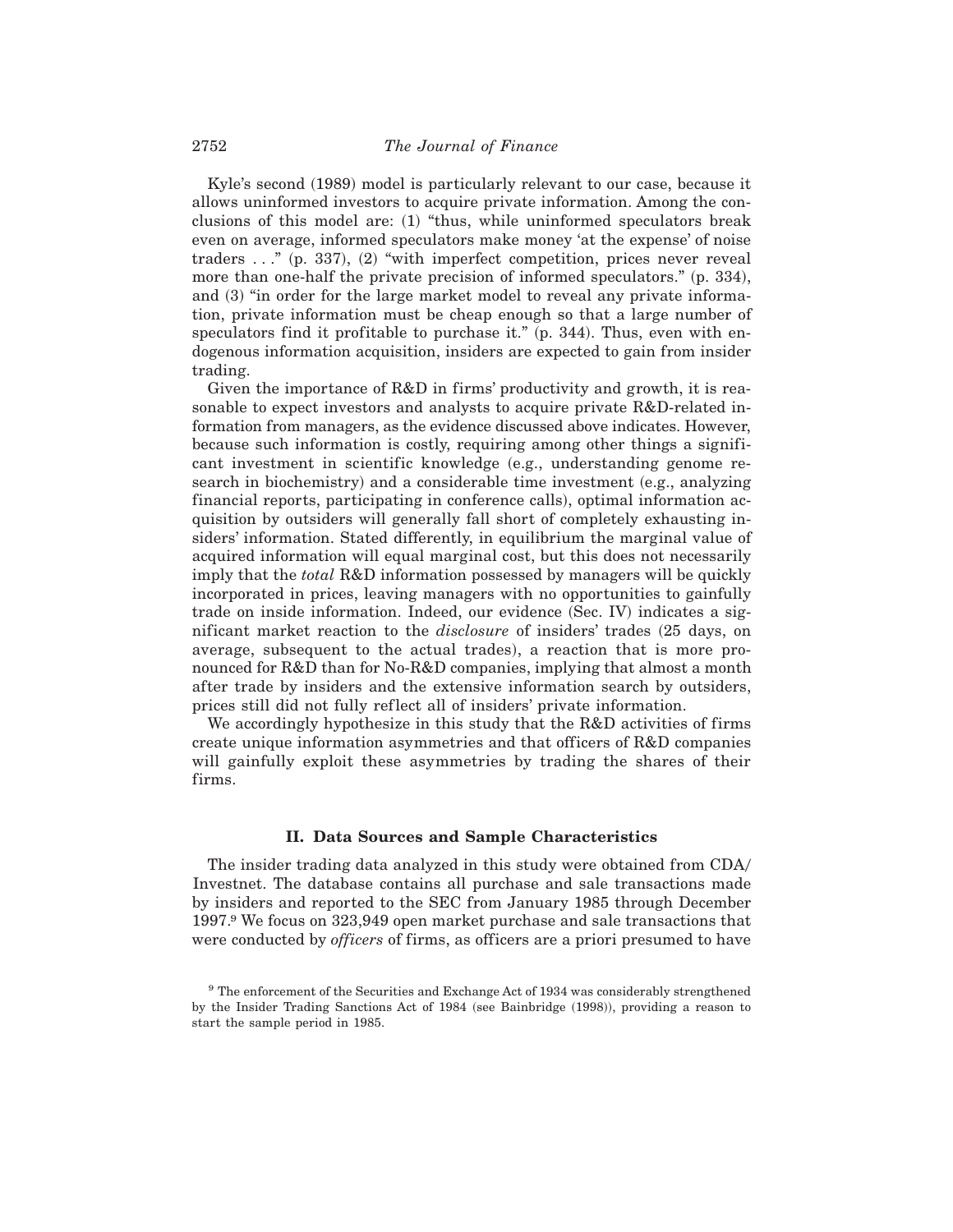inside information on R&D.10 We delete 732 duplicate transactions and change of control transactions where the number of shares exchanged exceeded 20 percent of the total shares outstanding. We also delete 2,334 companies with 31,417 officer transactions that could not be located on the CRSP database, and 1,459 firms with 29,897 transactions that were not found on COM-PUSTAT. Finally, we delete 8,865 insider transactions because of missing data on R&D in COMPUSTAT, resulting in a final sample of 253,038 transactions related to 10,013 firms.

Table I provides sample statistics by type of insider transaction and year. Of the 10,013 sample firms, 3,818 are classified as R&D firms and 6,195 are classified as No-R&D firms; the latter are those for which COMPUSTAT does not report any R&D expenditures during the period from 1985 to 1997. Consistent with prior studies, the total number of sale transactions (165,949; 81,539 for R&D and 84,410 for No-R&D firms) is almost twice the number of purchase transactions  $(87,089)$ . The difference between purchase and sale transactions (number and value), however, is substantially larger for  $R&D$ firms  $(23,008 \text{ vs. } 81,539)$  than for No-R&D firms  $(64,081 \text{ vs. } 84,410)$ , reflecting the pervasiveness of stock options and awards (included in sales but not in purchases) in R&D companies. The number and volume of insider transactions has increased continuously during the period from 1985 to 1997, and the increase in transaction values for R&D firms has been proportionately larger than for No-R&D firms. The three transaction measures—number of transactions, number of shares, and total value of transactions—are highly correlated. In the tests reported below we use the number of shares transacted. Replication of the tests with dollar value of transactions yielded very similar results to those derived from the number of shares.

Panel B of Table I reports mean and median market-adjusted returns (raw return minus the return on a value-weighted  $NYSE/AMEX/Nasdaq$  index) for three intervals subsequent to insider transactions: From transaction date to 1 day before the transaction's filing with the SEC (an average of  $25$  days in our sample) and 6 and 12 months following the transaction. The excess return data indicate that, on average, insider share purchases were followed by positive returns in each interval, whereas share sales were followed by negative returns. Thus, insiders in both R&D and No-R&D companies tend to buy shares ahead of good news and sell ahead of bad news. However, both the mean and median excess returns of R&D firms are significantly higher for purchase and lower for sale transactions than returns of firms without R&D activities. Thus, for example, the mean market-adjusted return from transaction to SEC filing date of insider purchases in R&D firms was 3.0 percent versus 0.9 percent for share purchases in No-R&D firms. Note that

<sup>&</sup>lt;sup>10</sup> The database we use includes several types of transactions we did not consider because it is not clear to what extent they are motivated by inside information. These transactions include: Acquisition of stocks through company plans, gifts of stocks, acquisitions through dividend reinvestment plans and under employee benefit plans. Examples of nonofficer insiders we exclude from the sample are various trustees and owners without managerial capacity.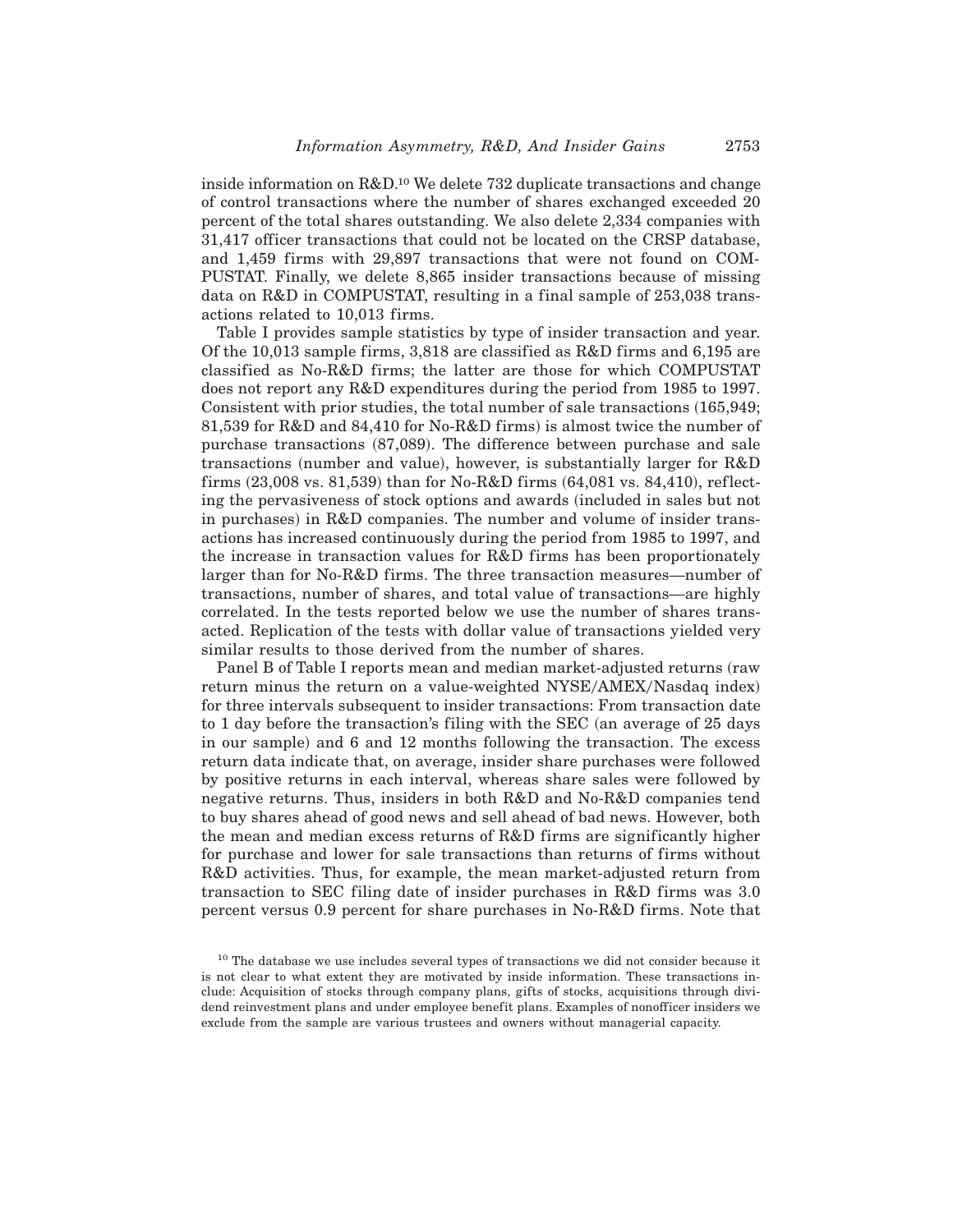## **Table I**Distribution of Insider Transactions and Market-Adjusted Returns, January 1985-December 1997

All means and medians in Panel B are significantly different from zero at the one percent level and significantly different between R&D and No-R&D firms at the five percent level. Market adjusted returns are the raw returns minus the return on a value weighted NYSE/AMEX/ Nasdaq index. No-R&D firms are those for which COMPUSTAT does not report R&D expenditures in any quarter during 1985 to 1997.

|                                                            |                     |         |                           | Panel A: Transaction Data |                     |           |           |         |          |          |
|------------------------------------------------------------|---------------------|---------|---------------------------|---------------------------|---------------------|-----------|-----------|---------|----------|----------|
|                                                            | Jan. 1985-Dec. 1989 |         | Jan. 1990–Dec. 1993       |                           | Jan. 1994–Dec. 1997 |           | 1985-1997 |         |          |          |
|                                                            | R&D                 | No-R&D  | R&D                       |                           | No-R&D              | R&D       | $No-R&D$  |         | R&D      | $No-R&D$ |
| No. of transactions                                        |                     |         |                           |                           |                     |           |           |         |          |          |
| No. of purchases                                           | 7,027               | 17,124  | 7,004                     |                           | 21,794              | 8,977     | 25,163    |         | 23,008   | 64,081   |
| No. of sales                                               | 18,255              | 21,585  | 28,018                    |                           | 29,150              | 35,266    | 33,675    |         | 81,539   | 84,410   |
| Total no. of transactions                                  | 25,282              | 38,709  | 35,022                    |                           | 50,944              | 44,243    | 58,838    | 104,547 |          | 148,491  |
| No. of shares (millions)                                   |                     |         |                           |                           |                     |           |           |         |          |          |
| No. of shares purchased                                    | 51.1                | 150.4   |                           | 110.4                     | 246.7               | 150.5     | 329.3     |         | 312.0    | 726.4    |
| No. of shares sold                                         | 222.0               | 383.7   |                           | 392.6                     | 567.6               | 572.4     | 869.9     |         | 1,187.0  | 1,821.2  |
| Total no. of shares traded                                 | 273.1               | 534.1   |                           | 503.0                     | 814.3               | 722.9     | 1,199.2   |         | 1,499.0  | 2,547.6  |
| Value of transactions (\$ millions)                        |                     |         |                           |                           |                     |           |           |         |          |          |
| Val. of shares purchased                                   | 366.7               | 2,257.8 |                           | 311.4                     | 1,599.2             | 699.8     | 2,855.7   |         | 1,377.9  | 6,712.7  |
| Val. of shares sold                                        | 3,386.2             | 5,213.6 | 8,544.8                   |                           | 10,725.4            | 16,190.5  | 18,489.4  |         | 28,121.5 | 34,428.4 |
| Total val. of shares traded                                | 3,752.9             | 7,471.4 | 8,856.2                   |                           | 12,324.6            | 16,890.3  | 21,345.1  |         | 29,499.4 | 41,141.1 |
|                                                            |                     |         |                           | Panel B: Return Data      |                     |           |           |         |          |          |
|                                                            |                     |         | R&D Firms<br>No-R&D Firms |                           |                     |           |           |         |          |          |
|                                                            |                     |         | Sales<br>Purchases        |                           |                     | Purchases |           |         | Sales    |          |
|                                                            |                     |         | Mean                      | Median                    | Mean                | Median    | Mean      | Median  | Mean     | Median   |
| Market-adjusted return from transaction to SEC filing date |                     |         | 3.0%                      | 0.7%                      | $-0.5%$             | $-0.2%$   | $0.9\%$   | 0.07%   | $-0.1\%$ | $-0.1\%$ |
| Market-adjusted return over 6 months following the         |                     |         | 9.61%                     | 1.0%                      | $-4.1\%$            | $-7.1\%$  | $3.56\%$  | 0.2%    | $-3.8\%$ | $-4.6%$  |

8.56% 1.93%

 $-10.0\%$   $-14.0\%$   $2.47\%$   $0.36\%$   $-8.6\%$   $-9.2\%$ 

transaction date

transaction date

Market-adjusted return over 12 months following the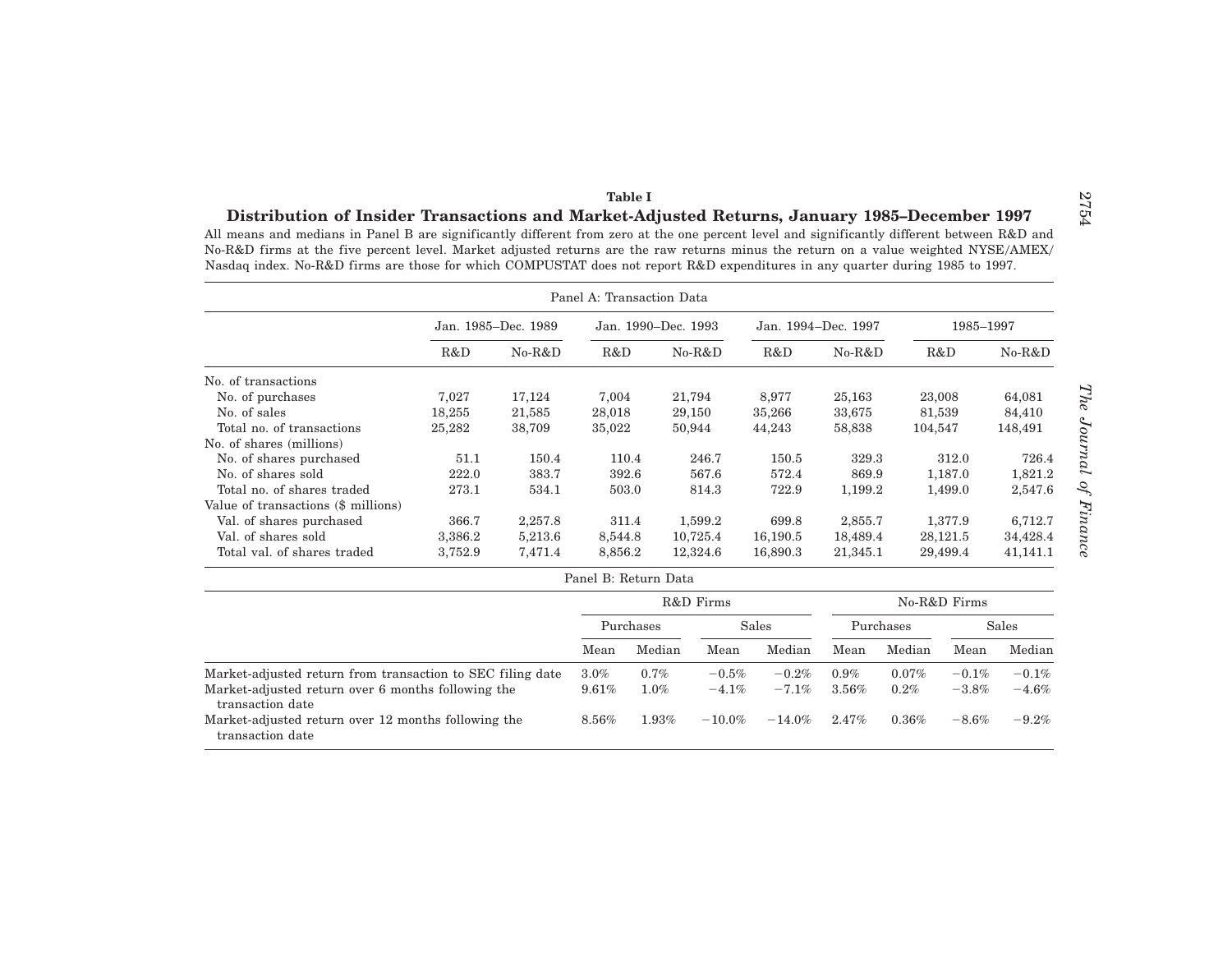the 3.0 percent excess return for R&D firms is economically large, given that the mean interval between transaction and filing dates is 25 days only. For insider sales, the mean market-adjusted return over the transaction-filing interval for R&D firms was  $-0.5$  percent versus  $-0.1$  percent for No-R&D firms.

The post-transaction returns generally increase from the first interval (transaction to SEC filing date) to the second interval  $(6$  months following trade), and further increase for the third interval  $(12 \text{ months following trade})$ . During six months following trade, excess mean returns from share purchases for R&D firms were 9.61 percent versus 3.56 percent for No-R&D firms. All the differences between mean (median) returns of  $R&D$  versus No- $R&D$  firms in Table I are statistically significant at the 5 percent level.

The return data in Table I are consistent with our hypothesis: Insider gains in R&D-intensive companies are substantially higher than insider gains in No-R&D companies. However, the underlying individual transaction data are not independent (there are multiple transactions per firm), and the returns over the 6 and 12 months intervals are overlapping. Moreover, firm attributes  $(e.g., risk, size)$  related to  $R&D$  may affect the documented returns, in addition to the hypothesized information asymmetry differences.

Accordingly, the return data in Table I should be viewed as descriptive and tentative, and we proceed below to aggregate insider transactions by firms, considering only no overlapping return intervals and controlling for known risk factors.

## **III. Insider Gains and R&D**

We wish to examine the association between insider gains and information asymmetry as proxied by the firm's R&D intensity. To accomplish this we construct four monthly calendar-time portfolios conditional on the firms'  $R&D$  activities and the type of insiders' transactions (purchase or sale). The four portfolios are:  $(1)$   $RD<sub>p</sub>$ , for firms engaged in R&D whose insiders were "net purchasers" of shares in a given month during the period from 1985 to 1997 (a net purchaser firm-month is one where the number of shares purchased by the firm's officers during the month exceeded the number of shares sold); (2) *RD<sub>s</sub>*, for firms engaged in R&D whose insiders were "net sellers" of shares (i.e., number of shares sold by insiders during the month exceeded purchases); (3) *NORD<sub>p</sub>*, for firms without R&D whose insiders were net purchasers; and (4) *NORD<sub>s</sub>*, for firms without R&D whose insiders were net sellers of shares.<sup>11</sup>

We calculate returns for each of the four portfolios as follows. For each calendar month (January 1985 through November 1997, a total of 155 months) we compute a *firm-specific* mean raw return from the transaction dates of insiders' trades to one day prior to the filing date of those transactions with

 $11$  In the large majority of sample firm-month cases, insider trades were either all sales or all purchases.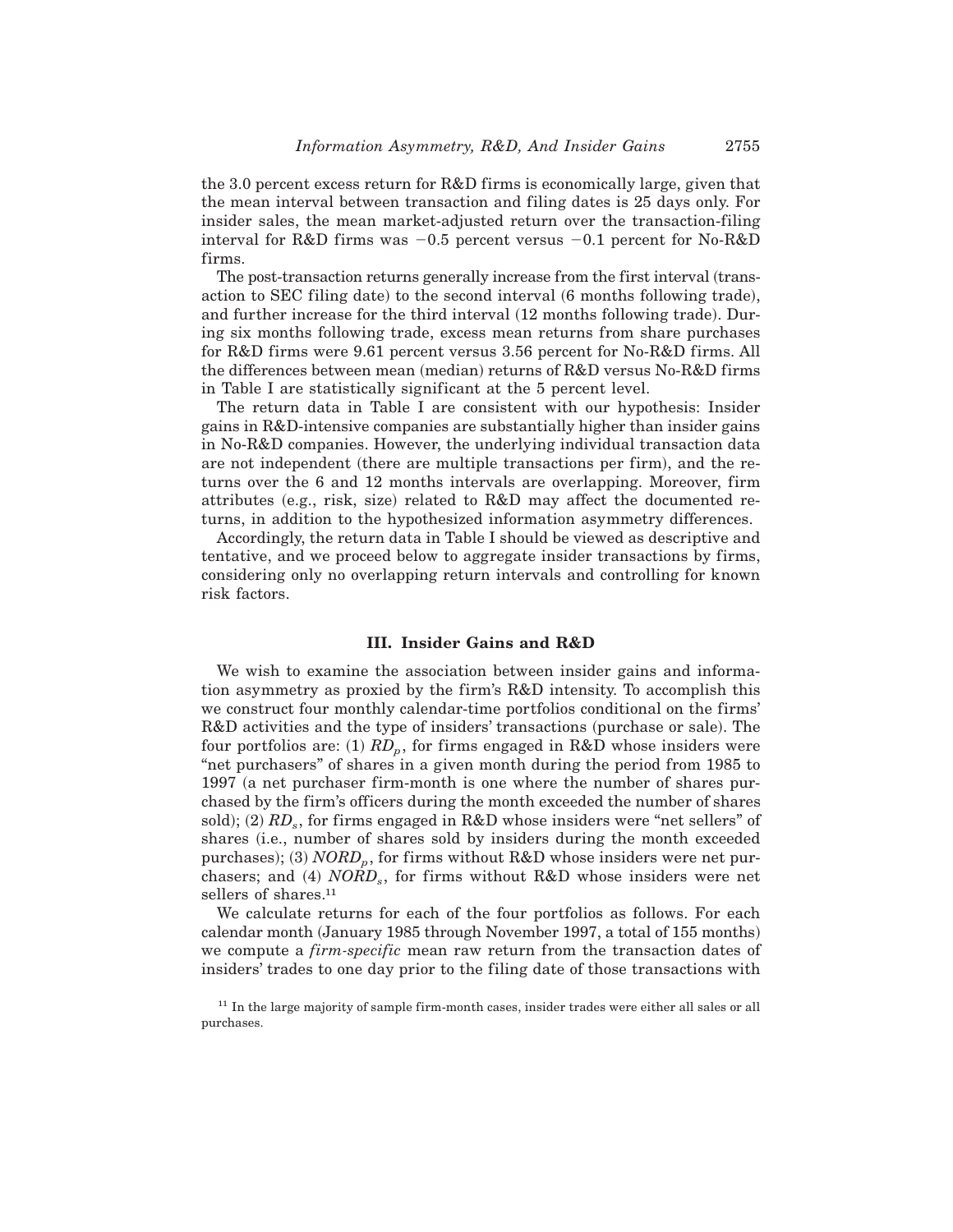the SEC. These firm-specific transaction-to-reporting returns are averages over all the individual insider trades that occurred during the month. We then compute calendar-time equally weighted portfolio returns over all the firms with insider transactions in a given month, classified into the four portfolios described above, namely firms with and without R&D, where insiders during the month were net stock purchasers or net sellers.12 We thus focus on portfolio returns over the transaction-to-SEC filing period, during which information asymmetry is presumably large. The public disclosure of insiders' trade substantially decreases information asymmetry, as evidenced by investors' reaction to this information (Sec. IV).

To examine the extent to which insiders in R&D firms gain more than those in No-R&D firms, we employ an intercept test using the three-factor model of Fama and French (1993). The dependent variable is the difference between calendar-time portfolio returns of R&D and No-R&D firms  $(RD_{pt} - NORD_{pt})$ . For example, for our first month, January 1985,  $RD_{pt}$  is the average return for all R&D firms whose officers were net purchasers of shares during January 1985, over the transaction-to-filing interval.  $NORD_{nt}$ is the average return for all firms without R&D whose officers were net purchasers of shares during January 1985, over the transaction-to-filing interval. The regression is run over 155 observations—individual months during January 1985 to November 1997. The independent variables are the three factors: Market return, size, and book-to-market. The regression is thus:

$$
RD_{pt} - NORD_{pt} = \alpha_p + \beta_p (R_{mt} - R_{ft}) + \delta SMB_t + \sigma_p HML_t + \epsilon_p, \tag{1}
$$

where

 $RD_{pt}$  – *NORD<sub>pt</sub>* = return from going long on a portfolio of firms that engage in R&D and short on a portfolio of firms that do not engage in R&D, in months where insiders were net purchasers of shares. The return interval is between transaction date and one day prior to SEC filing date— 25 days on average.

 $R_{mt} - R_{ft}$  = the market excess return in month *t*.

- $SMB_t$  = the difference between month *t* return on a valueweighted portfolio of small stocks and one of large stocks.
- $HML_t$  = the difference between month *t* return on a valueweighted portfolio of high book-to-market stocks and one of low book-to-market stocks.13

 $12$  We replicate our tests with value-weighted portfolio returns and obtain very similar results to those of the equally-weighted returns.

 $13$  The construction of these variables is described in Fama and French  $(1993)$ . We thank Ken French for providing us the data for the independent variables in equation  $(1)$ .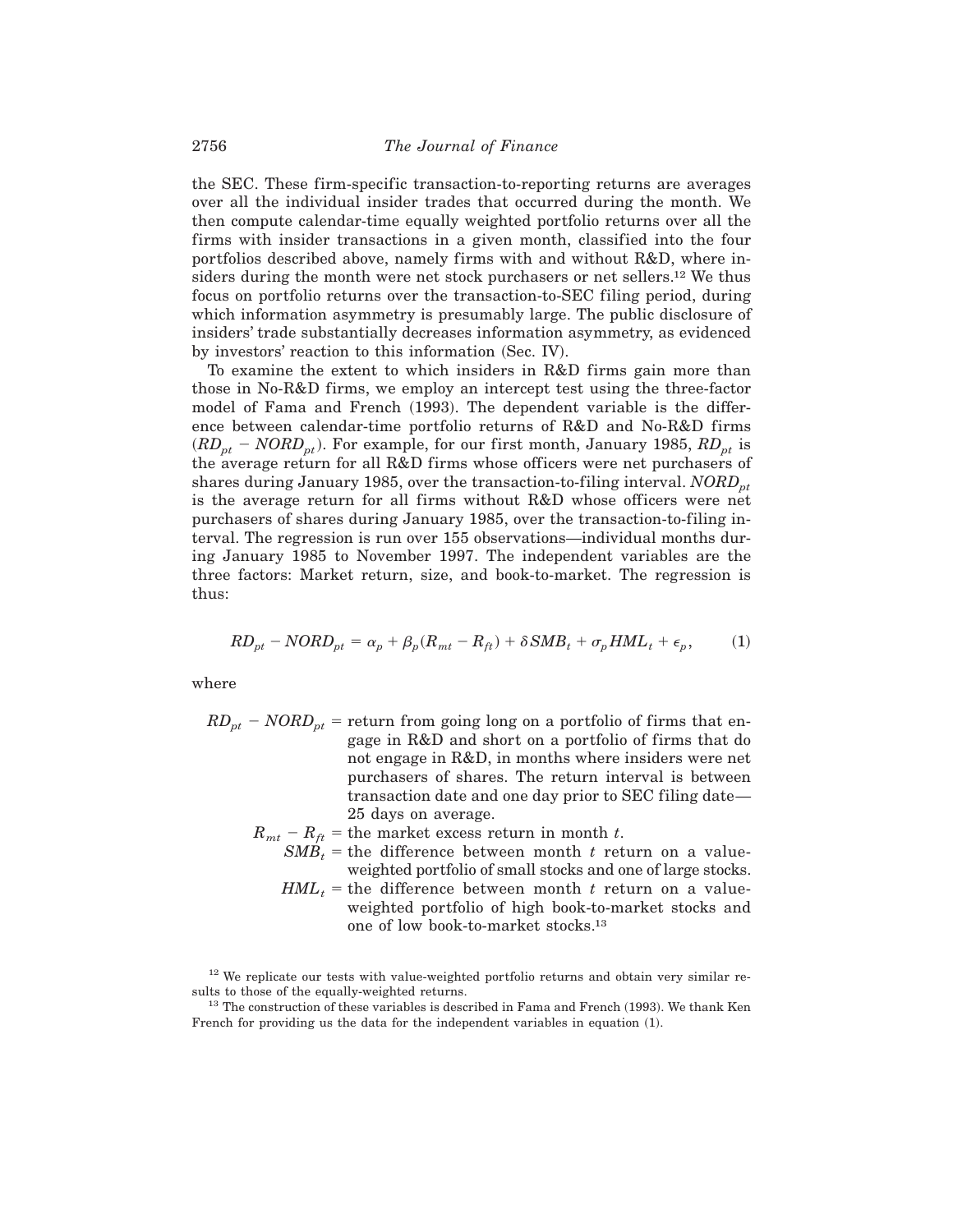#### **Table II**

## **Returns from Going Long on Insider Trading in R&D Firms and Short on No-R&D Firms**

Panel A presents mean and median percentage raw returns earned on portfolios formed as follows: For each month between January 1985 and November 1997 we calculate, for each sample firm, the mean raw return from the insider transaction date to one day prior to the SEC filing date, over all insider transactions during the month. We calculate the mean returns separately for firms with and without R&D, and for firms where insiders were net purchasers during the month (i.e., share purchases exceeded sales) and firms where insiders were net sellers during the month.  $# > 0$  indicates number of months (out of 155) when the mean return was positive. In Panel B, the intercept  $(a)$  of the Fama-French three-factor model in equation  $(1)$  is presented. It is the estimated intercept from a time series regression  $(155$  observations) of the portfolio returns of firms with R&D minus the portfolio return of firms without R&D  $(RD - NORD)$  on the market excess return  $(RM - RF)$ , a zero-investment size portfolio  $(SMB)$ , and a zero-investment book-to-market portfolio (*HML*).

|                          |             | Panel A: Univariate Returns     |           |                   |                         |       |  |
|--------------------------|-------------|---------------------------------|-----------|-------------------|-------------------------|-------|--|
|                          |             | Insider Purchases               |           | Insider Sales     |                         |       |  |
|                          | Mean        | Median                          | # > 0     | Mean              | Median                  | # > 0 |  |
| Firms with R&D           | $5.49\%***$ | $4.64\%***$                     | 136       | $-1.26\%***$      | $-1.17\%$ ***           | 57    |  |
| Firms without R&D        | $4.57\%***$ | $3.82\%***$                     | 133       | $-0.66\%***$      | $-0.44\%$ <sup>**</sup> | 67    |  |
| $RD_t - NORD_t$          | $0.92\%***$ | $1.66\%***$                     | 96        | $-0.60\%***$      | $-0.70\%$ ***           | 53    |  |
|                          |             | Panel B: Three-factor Model     |           |                   |                         |       |  |
|                          | $\alpha$    | $RM_{\rm \star}-RF_{\rm \star}$ | $SMB_{t}$ | $HML_{t}$         | Adjusted $R^2$          |       |  |
| <b>Insider Purchases</b> |             |                                 |           |                   |                         |       |  |
| $RD_t - NORD_t$          | $0.011**$   | $-0.129$                        | $0.491**$ | $-0.364$          | 0.056                   |       |  |
| t-statistic              | (2.40)      | $(-1.01)$                       | (2.65)    | $(-1.56)$         |                         |       |  |
| Insider Sales            |             |                                 |           |                   |                         |       |  |
| $RD_t - NORD_t$          | $-0.005*$   | 0.088                           | $0.232**$ | $-0.072$<br>0.043 |                         |       |  |
| $t$ -statistic           | $(-1.85)$   | (1.24)                          | (2.24)    | $(-0.55)$         |                         |       |  |

\*, \*\*, and \*\*\* denote significance at the 10, 5, and 1 percent levels, respectively.

An identical regression to equation  $(1)$  was run for portfolios of insider *sales*:  $RD_{st}$  –  $NORD_{st}$ .

Panel A of Table II presents the univariate raw returns for the four portfolios examined. Consistent with prior research, we observe for all trades positive stock returns subsequent to insiders' share purchases and negative returns subsequent to insiders' sales. As hypothesized above, both the mean and median returns on the R&D portfolios are significantly higher than returns on the No-R&D portfolios when insiders purchased shares and lower when they sold shares. Investing long in a portfolio of R&D firms whose insiders purchased shares and short in a portfolio of No-R&D firms whose insiders purchased shares  $(RD_t - NORD_t)$  yields a mean (median) return of  $0.92$  percent  $(1.66$  percent) over an average of 25 days between transaction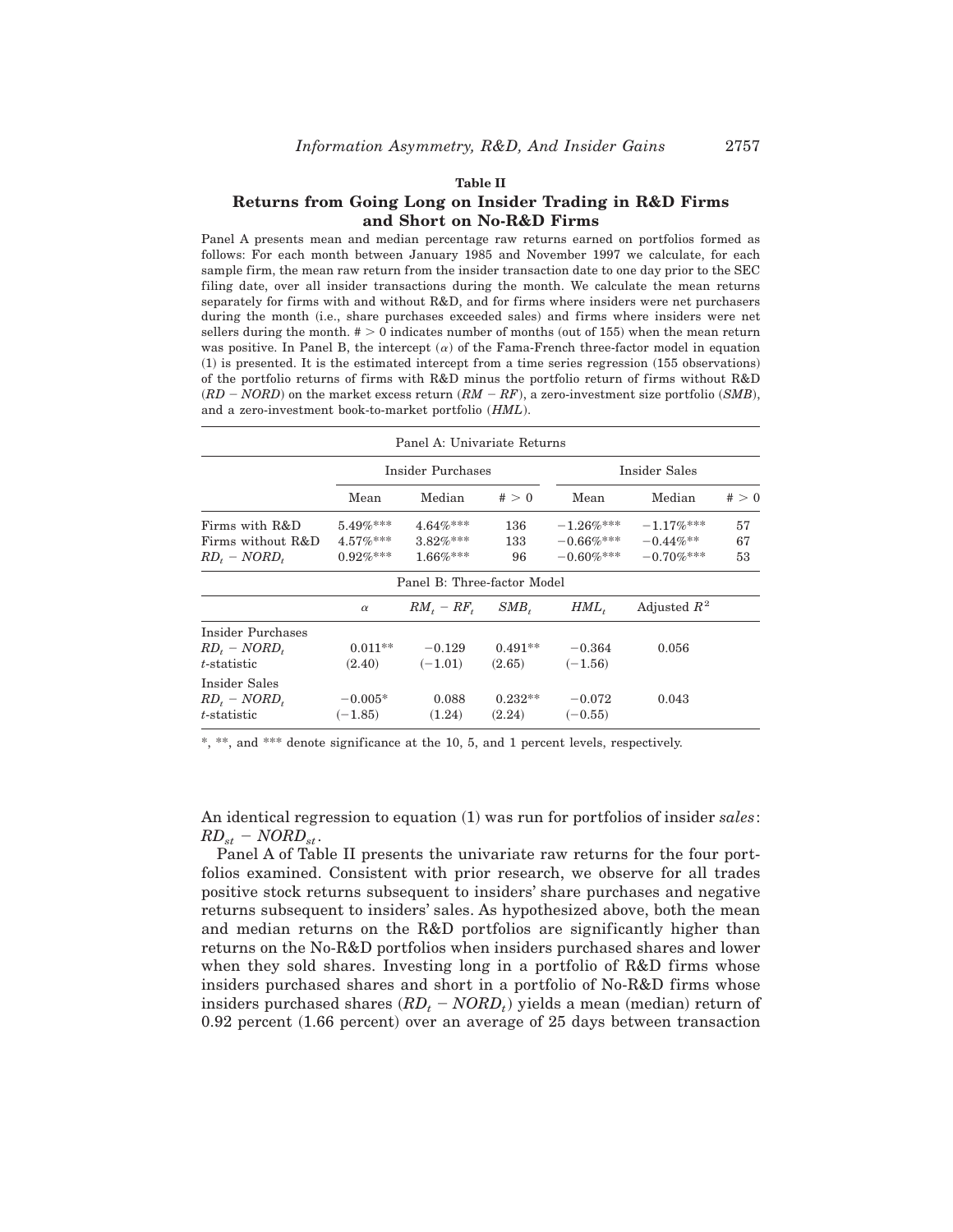and SEC filing dates.14 The insider sales portfolios yield a differential mean (median) return of  $-0.60$  percent  $(-0.70$  percent) over the same interval in favor of R&D firms.

Panel B of Table II presents estimates from the Fama-French three-factor model in equation (1).<sup>15</sup> As hypothesized, the estimated intercepts from timeseries regressions of the difference in return between firms with R&D and those without R&D  $(RD - NORD)$  on the three systematic factors are significantly positive when insiders purchased shares  $(0.011, t = 2.40)$ , and significantly negative when insiders sold shares  $(-0.005, t = -1.85)$ . The estimated intercepts are close to the univariate returns in Panel A: 0.0092 for purchases and  $-0.006$  for sales. Given that the average interval over which these returns were gained was 25 days, the estimated gains are economically meaningful as well, particularly for stock purchasers.

An additional test is performed to gain insight into the association between R&D *intensity* and insider gains. First, we divide the sample into three groups: Firms without R&D expenditures, firms with R&D intensity  $(R&D$  over sales) below the sample median (low  $R&D$ ), and firms with  $R&D$ intensity above the sample median  $(high R&D)$ . We then run the three-factor model in equation  $(1)$  for return differences between Low and No-R&D, High and No-R&D, and High and Low R&D portfolios. These regressions are run separately for net purchasers and net sellers of shares. Following are the estimated  $\alpha$  coefficients and *t*-values from these regressions:

| A. Insider Purchases    | $\alpha$ coefficient | $t$ -value |  |
|-------------------------|----------------------|------------|--|
| Low R&D minus No-R&D    | 0.002                | 0.388      |  |
| High R&D minus No-R&D   | 0.021                | 3.446      |  |
| High R&D minus Low R&D  | 0.019                | 2.997      |  |
| <b>B.</b> Insider Sales | $\alpha$ coefficient | $t$ -value |  |
| Low R&D minus No-R&D    | $-0.004$             | $-1.643$   |  |
|                         |                      |            |  |
| High R&D minus No-R&D   | $-0.006$             | $-1.783$   |  |

The estimated  $\alpha$  coefficients indicate that for insider purchases of shares, the differential gain between R&D and No-R&D firms is mainly due to *high* R&D-intensity firms, as indicated by the estimated  $\alpha$  for High R&D minus No-R&D (0.021), which is 10 times larger than the estimated  $\alpha$  of Low R&D minus  $No-R&D$   $(0.002)$ . For insider sales, the increase in insider gains in R&D firms (relative to No-R&D) is more monotonic in R&D intensity, as indicated by an estimated  $\alpha$  of  $-0.004$  for Low R&D minus No-R&D and  $\alpha$  of  $-0.006$  for High R&D minus No-R&D firms.

<sup>&</sup>lt;sup>14</sup> Such an investment strategy cannot, of course, be implemented by outsiders who are not informed about insiders' transactions in real time.

<sup>&</sup>lt;sup>15</sup> We obtain similar results with a four-factor model, where the fourth factor is a return momentum (see Carhart (1997)).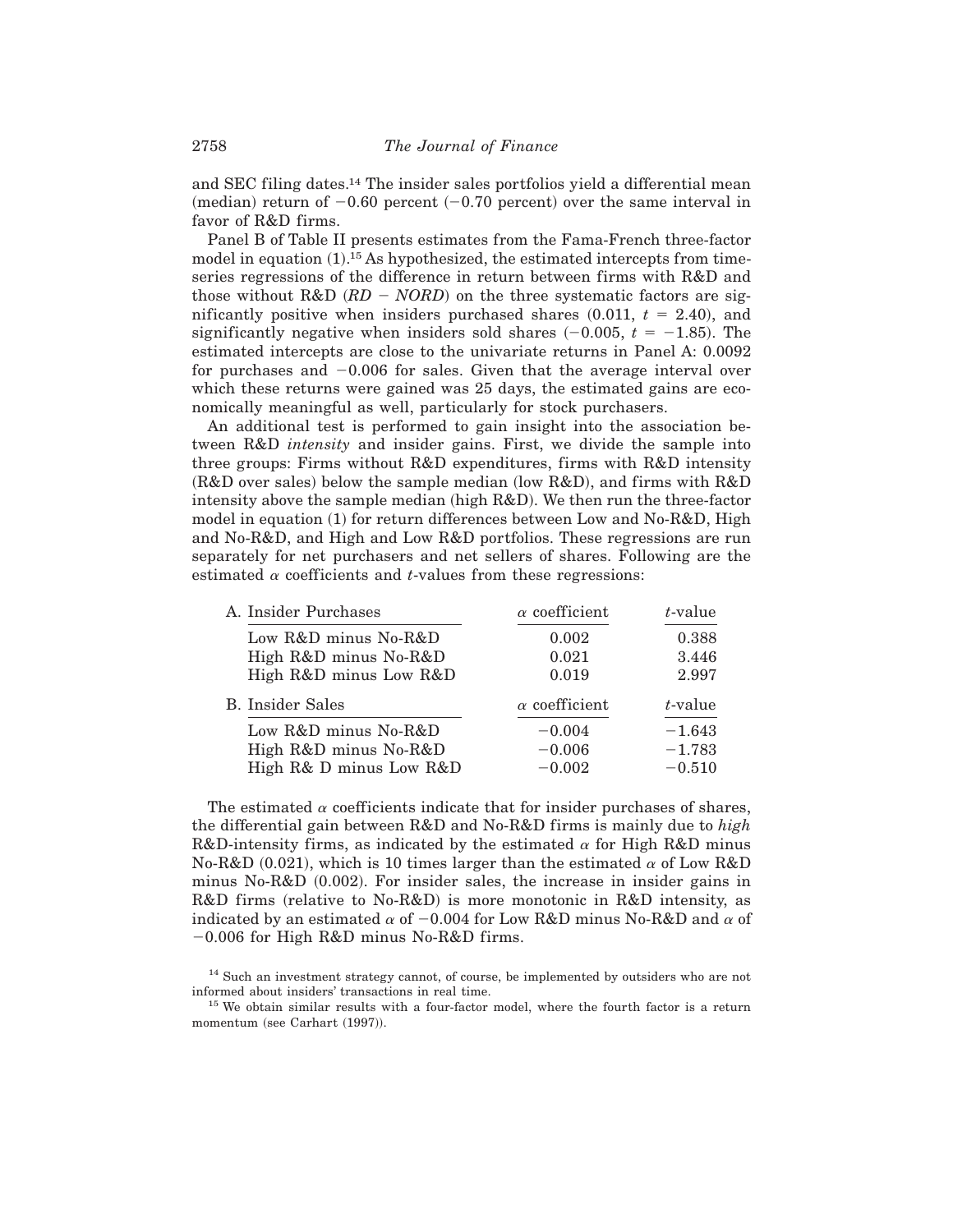The analysis reported in this section thus indicates that insiders in R&D firms gain from trade in their firms' shares significantly more than insiders in No-R&D firms, and that for share purchases the gain differential is mainly attributed to firms with high (above median)  $R&D$  intensity.

## **IV. Investors' Reaction to the Disclosure of Insider Trades**

Section  $16(a)$  of the 1934 Securities Act requires insiders to report their preceding month's trades to the SEC no later than the tenth day of each month. An examination of investors' reaction to the *public disclosure* of insiders' trades offers an opportunity to investigate several important issues. In particular:

- $(1)$  Is R&D a significant driver (cause) of information asymmetry? If, as hypothesized above, R&D contributes to information asymmetry, it is reasonable to expect investors to react more strongly to the disclosure of insider trades in R&D firms than in No-R&D firms. The reason: Given the relative scarcity of public information about firms' research and product development activities, insider trades in R&D companies convey, on average, more information to the market than insider trades in No-R&D firms.
- $(2)$  Is insiders' private information fully and quickly revealed to investors by financial analysts' search efforts and by insiders' own trade activities? In the case of such efficient information revelation, there should be no unusual investor reaction to the public disclosure of insiders' trades. If, however, insiders' private information is not fully revealed to the market  $(thereby creating gain opportunities)$ , the public disclosure of their trades should trigger investor reaction.

Our test results (below) indicate that  $R&D$  activities do contribute to information asymmetry and that not all of insiders' private information is revealed before the public disclosure of their trades. Table III presents raw returns for three disclosure intervals: The day the trade information was filed with the SEC  $(day 0)$ ;<sup>16</sup> the cumulative return over the day of filing and the subsequent trading day  $(0, +1)$ ; and the three-day cumulative return beginning with the day of filing  $(0, +1, +2)$ . We include days +1 and  $+2$  in the analysis because the SEC may disclose insiders' filings after trading hours of day 0 or on the following day.

As reported in Table III, for each of the three disclosure intervals the mean returns are positive when insider purchases were disclosed and negative when insider sales were disclosed, for both R&D and No-R&D firms. Thus, consistent with Kyle (1985, 1989), despite analysts' search activities and insiders' own trades, not all of insiders' private information is revealed to investors prior to trade disclosure. However, the reaction to disclosure of insider trades in R&D firms is significantly stronger than the reaction to

<sup>&</sup>lt;sup>16</sup> This date is defined in our database as the date when the filing was received by the SEC.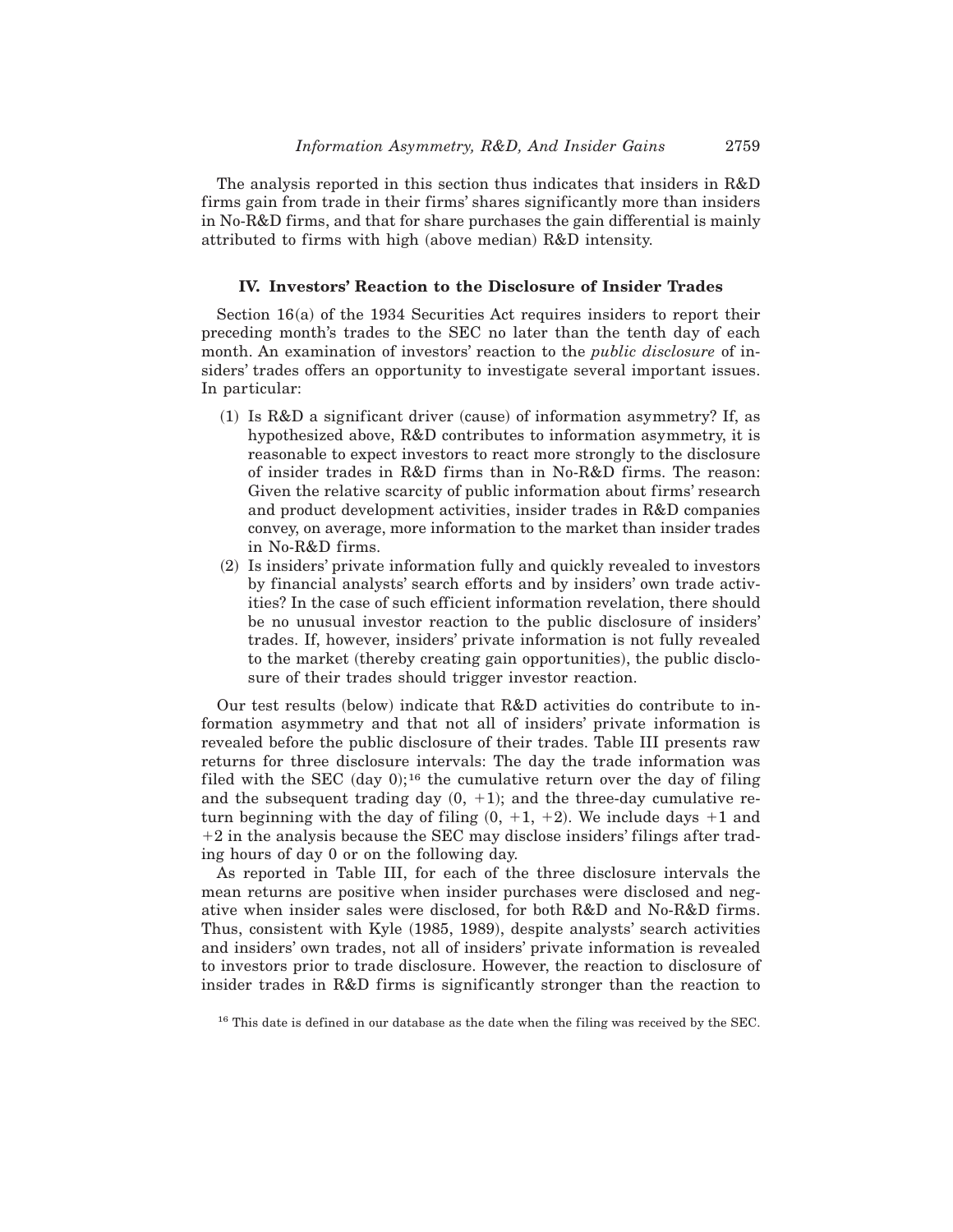#### **Table III**

#### **Investors' Reaction to the Disclosure of Insider Trades**

Day 0 is the date when the filing on insider transactions was received by the SEC. Days  $(0, +1)$ refers to the cumulative raw return over day 0 and the following trading day. Days  $(0, +1, +2)$ is the three-day return. There are 29,689 sale transactions for No-R&D firms and 24,166 sale transactions for firms with R&D. There are 24,961 purchase transactions for No-R&D firms and 9,262 purchase transactions for R&D firms. The total number of insider transactions here is smaller than in Table I, because multiple transactions per firm reported to the SEC on the same day are considered here as one transaction. All mean and median returns are significantly different from zero at the one percent level.  $# > 0$  indicates the percentage of individual returns that are positive.

|                    |             | Insider Purchases |       | Insider Sales |               |          |  |
|--------------------|-------------|-------------------|-------|---------------|---------------|----------|--|
|                    | Mean        | Median            | # > 0 | Mean          | Median        | # > 0    |  |
| Day 0              |             |                   |       |               |               |          |  |
| Firms without R&D  | $0.15\%***$ | $0.00\%$ *        | 35.6% | $-0.10\%$ *   | $0.00\%***$   | 39.3%    |  |
| Firms with R&D     | $0.31\%***$ | $0.01\%$ *        | 55.5% | $-0.15\%$ *   | $-0.01***$    | 38.4%    |  |
| Days $(0, +1)$     |             |                   |       |               |               |          |  |
| Firms without R&D  | $0.24\%***$ | $0.00\%$ *        | 44.3% | $-0.19\%$ *** | $0.00\%***$   | $45.1\%$ |  |
| Firms with R&D     | $0.40\%***$ | $0.01\%$ *        | 55.1% | $-0.34\%$ *** | $-0.01\%$ *** | 44.4%    |  |
| Days $(0, +1, +2)$ |             |                   |       |               |               |          |  |
| Firms without R&D  | $0.39\%***$ | $0.00\%$ *        | 47.7% | $-0.28\%$ *** | $0.00\%***$   | 46.9%    |  |
| Firms with R&D     | $0.58\%***$ | $0.02\%$ *        | 58.8% | $-0.47\%$ *** | $-0.01\%$ *** | 42.2%    |  |

\* and \*\*\* denote that the means or medians of the R&D and No-R&D firms are significantly different from each other at the 10 and 1 percent levels, respectively.

firms without R&D. When insiders' purchases of shares were disclosed, the mean market reaction on day 0 for R&D firms was 0.31 percent versus 0.15 percent for  $No-R&D$  firms (the difference is significant at the 1 percent level). When insiders' sales of shares were disclosed, the mean market reaction on day 0 for R&D firms was  $-0.15$  percent versus  $-0.10$  percent for No-R&D firms.17 The reaction to insider trade disclosure increases with the interval length, indicating that not all of the filed information is disclosed to investors on the filing date.18

The *volume* of trade surrounding the disclosure of insider transactions is another indication of information revelation. We find that for R&D firms where insiders sold shares the mean (median) volume of shares traded (deflated by outstanding shares) on day 0 was  $0.74$  percent  $(0.34$  percent), whereas for No-R&D firms the mean (median) volumes were 0.41 percent  $(0.19$  per-

<sup>17</sup> Repeating the analysis of Table III using value-weighted mean returns slightly increases the significance of the results, whereas using size-adjusted returns slightly decreases the significance of the results.

 $^{18}$  We also calculate the correlation between the firms' R&D intensity (R&D to sales), as a proxy for information asymmetry, and the market reaction to trade disclosure on day 0. The correlation coefficient is 0.039 (*p*-value of 0.001) for insider purchases and  $-0.019$  (*p*-value of 0.001) for insider sales.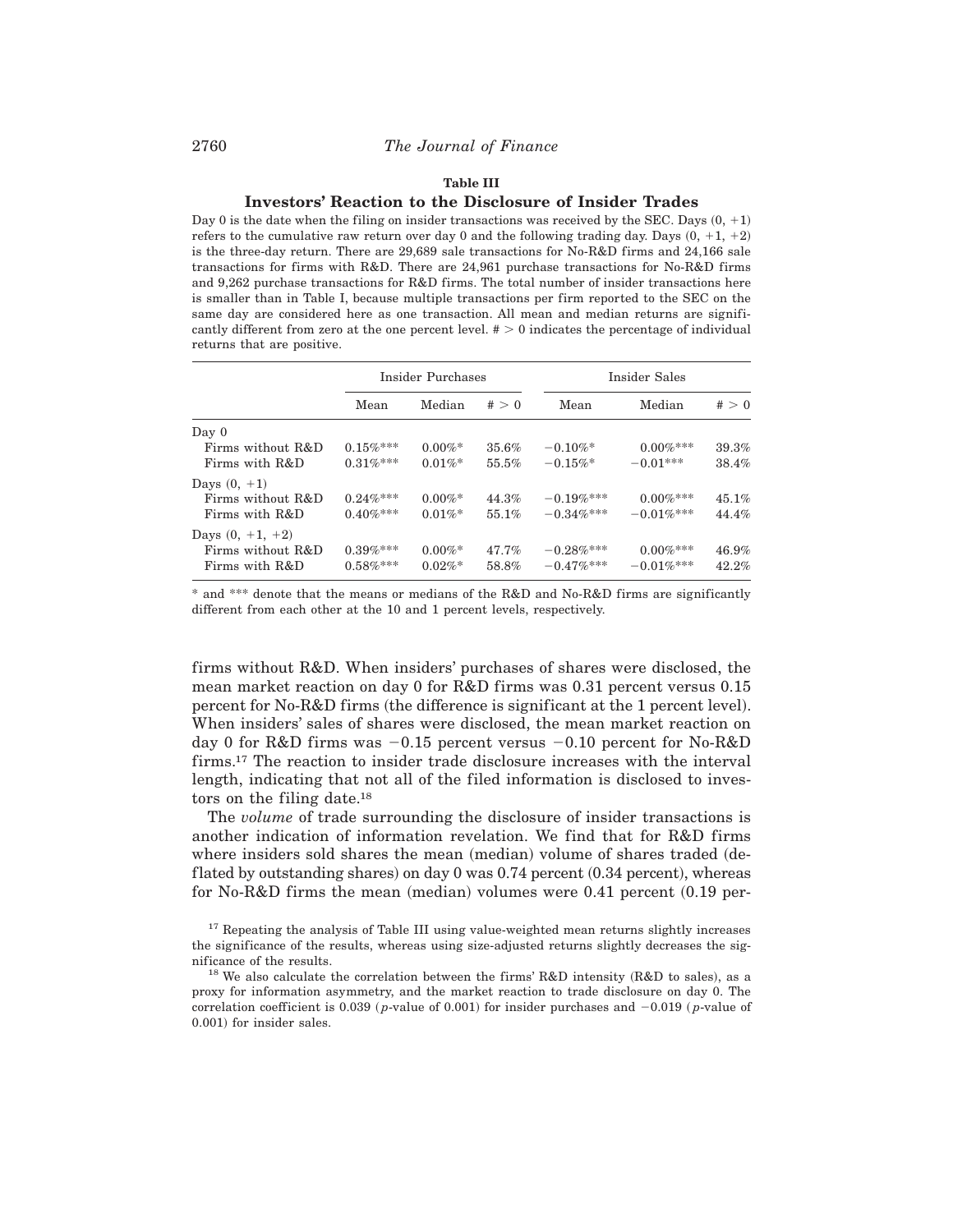cent). The differences between those means (medians) are statistically significant at the 1 percent level. For insider purchases in R&D firms, the mean (median) volume of shares traded (deflated by outstanding shares) on day 0 was 0.44 percent  $(0.28$  percent), whereas for No-R&D firms, the mean  $(median)$  volume was 0.25 percent  $(0.10$  percent). The differences between those means (medians) are also statistically significant at the one percent level. We document similar, yet larger differences in volume of trade between R&D and No-R&D firms as we expand the interval to one and two days following the SEC filing date.

Based on the evidence, we conclude that investors react more strongly to the public disclosure of insider trades in R&D firms compared with firms without R&D activities, consistent with the hypothesis that R&D contributes to information asymmetry. Stated differently, there is more private information in R&D companies than in companies without R&D and observing insider trades (even with a time lag) is one means of narrowing the information gap. Furthermore, investors' significant reaction to insider trade disclosure, made on average 25 days after the actual trade, indicates that not all of the insiders' private information is revealed through their own trade or analysts' search activities.

#### **V. Robustness Tests**

#### *A. Trade Intensity and R&D*

If R&D enhances information asymmetry and managers exploit this asymmetry we would expect heavier insider trade activity in R&D firms than in firms without R&D, as the formers' officers attempt to gain from unique private information. The heavier activity of insiders in R&D firms may be reflected in more *frequent* trade and/or more *intensive* trade (relative to shares outstanding). Indeed we find that insiders in  $R&D$  firms trade relatively frequently: The mean (median) number of insider trades for R&D firms over the sample period was  $17.1$  (11) per firm, compared with 15.3 (9) for No-R&D firms.19 We also find that the intensity of insider trades, measured in various ways, is higher for R&D firms than for firms without R&D. For example, when we measure trade intensity by the ratio of the number of shares traded by insiders in each transaction to the firm's outstanding shares, we find the mean (median) of that ratio for R&D firms to be  $0.07$  percent  $(0.03$  percent), whereas for firms without R&D it is 0.06 percent  $(0.02$  percent); the differences for both mean and median are statistically significant at the one percent level. Furthermore, the correlation between R&D intensity and insider trade intensity is  $0.112$  (*p*-value of 0.0001). When insider trade intensity is measured as the ratio of the number of shares traded by an insider to the *individual's* total share holdings, we find the mean (me-

<sup>&</sup>lt;sup>19</sup> The means and medians mentioned here are significantly different at the one percent level between R&D and No-R&D firms.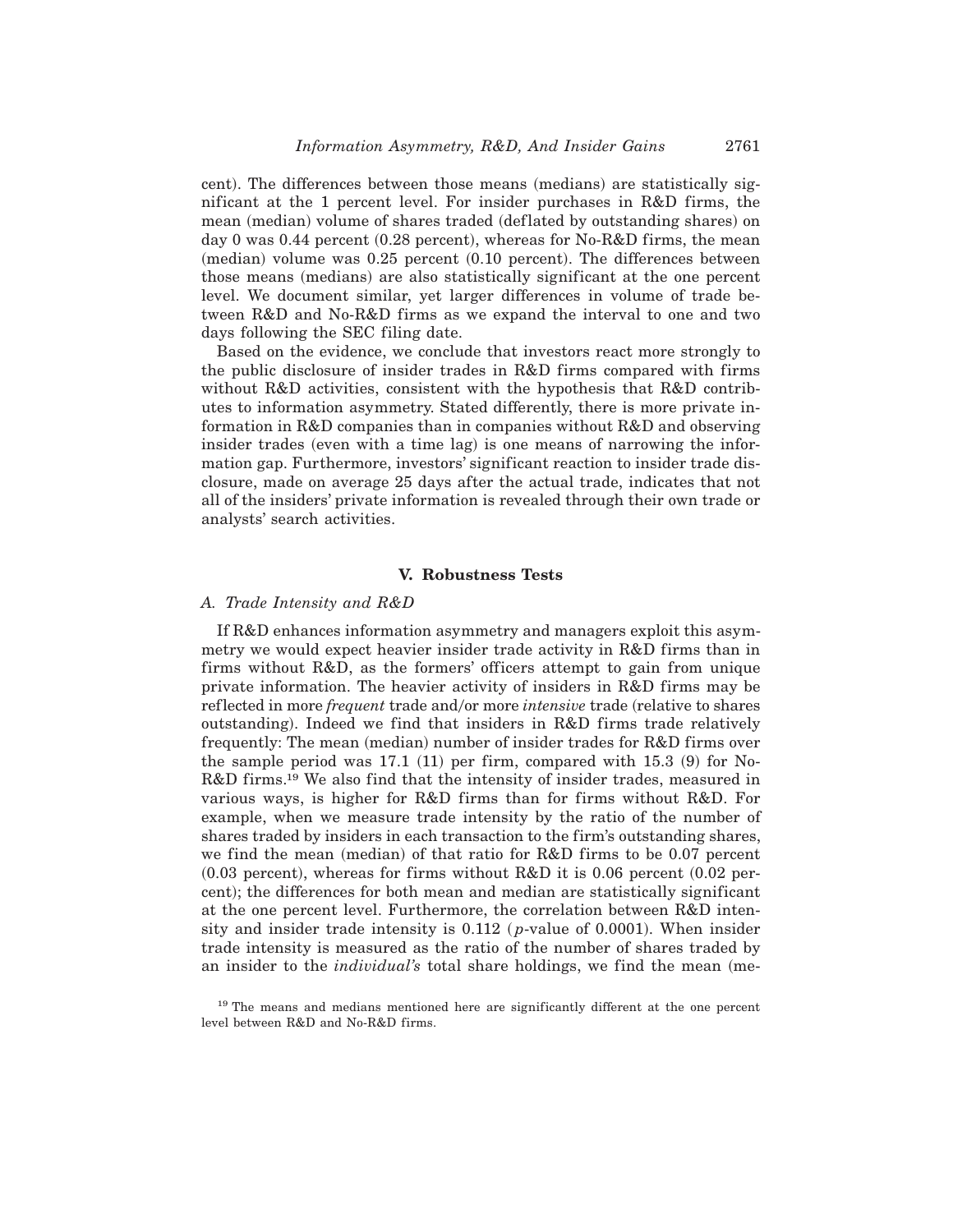dian) intensity in R&D firms to be 22.4 percent  $(8.5$  percent) versus 21.5 percent  $(6.5$  percent) in No-R&D firms (the differences are once more significant at the one percent level). The correlation between this intensity measure and the firm's R&D intensity is 0.066, significant at the 1 percent level.20

The heavier trade activity of insiders in R&D firms documented here raises the question whether our findings in Section III  $(R&D)$  officers gain more from inside trading than their counterparts in  $No-R&D$  firms) are due to trade intensity differences, rather than to information asymmetry. To examine this question we construct a sample of insider trades *matched* by trade size and run the three-factor regressions  $(1)$  on this sample. Specifically, for each sample month (1985 to 1997) we rank the *combined* R&D and No-R&D samples (separately for stock purchases and sales) by dollar value of transaction, and select adjacent R&D and No-R&D trades, where the difference in trade value was smaller than 10 percent. These pairs of value-matched transactions are inputs into the three-factor regression.21

The regression estimates of these trade-size-controlled insider transactions are somewhat stronger than those in Panel B of Table II. The intercept estimate for insider purchases is 0.011 ( $t = 2.00$ ), nearly identical to the  $\alpha$ estimate in Table II, and the intercept estimate for insider sales is  $-0.007$ ,  $t = -2.27$  (compared with  $-0.005$ ,  $t = -1.85$  in Table II). We conclude, therefore, that the difference in insider gains between R&D and No-R&D firms is not induced by differences in size (value) of trades; rather managers of  $R&D$ firms exploit the relatively large information asymmetry associated with R&D.

## *B. Insider Gains and Changes in R&D Expenditures*

Research indicates that changes in firms' R&D expenditures, once disclosed, are positively associated with stock returns  $(e.g.,)$  Chan, Kesinger, and Martin  $(1992)$ , Lev and Sougiannis  $(1996)$ , and Aboody and Lev  $(1998)$ . Insiders, aware of changes in R&D budgets ahead of investors, are therefore expected to act on such information, increasing share purchases prior to disclosure of R&D increases and selling more than usual ahead of disclosure of R&D decreases. This conjecture is examined here.

Firm-specific changes in R&D expenditures are computed as the percentage change in a given quarter's R&D relative to R&D expenditures in the preceding quarter (there is no seasonality in quarterly  $R&D$  expenditures and therefore adjacent quarters are used in the change computation). During the sample period  $(1985 \text{ to } 1997)$ , quarterly R&D expenditures increased

 $20$  We also find that the mean (median) number of shares traded in each insider transaction was  $7,102 ~ (4,000)$  shares for firms with R&D activities and  $5,693$  shares  $(2,000$  shares) for firms without R&D expenditures. Similarly, the value of shares traded was significantly higher for firms with  $R&D$  than for No-R&D firms: The mean (median) value of shares traded in each transaction was \$164,764  $(\$50,000$  for firms with R&D versus \$140,399  $(\$24,200)$  for firms without R&D expenditures. Moreover, the number and value of trades is higher in R&D firms than in No-R&D firms for *both* sale and purchase transactions.

<sup>21</sup> The value match was close: The mean (median) transaction value is  $$215,648$  ( $$48,000$ ) for R&D firms and \$214,526 (\$47,787) for No-R&D firms.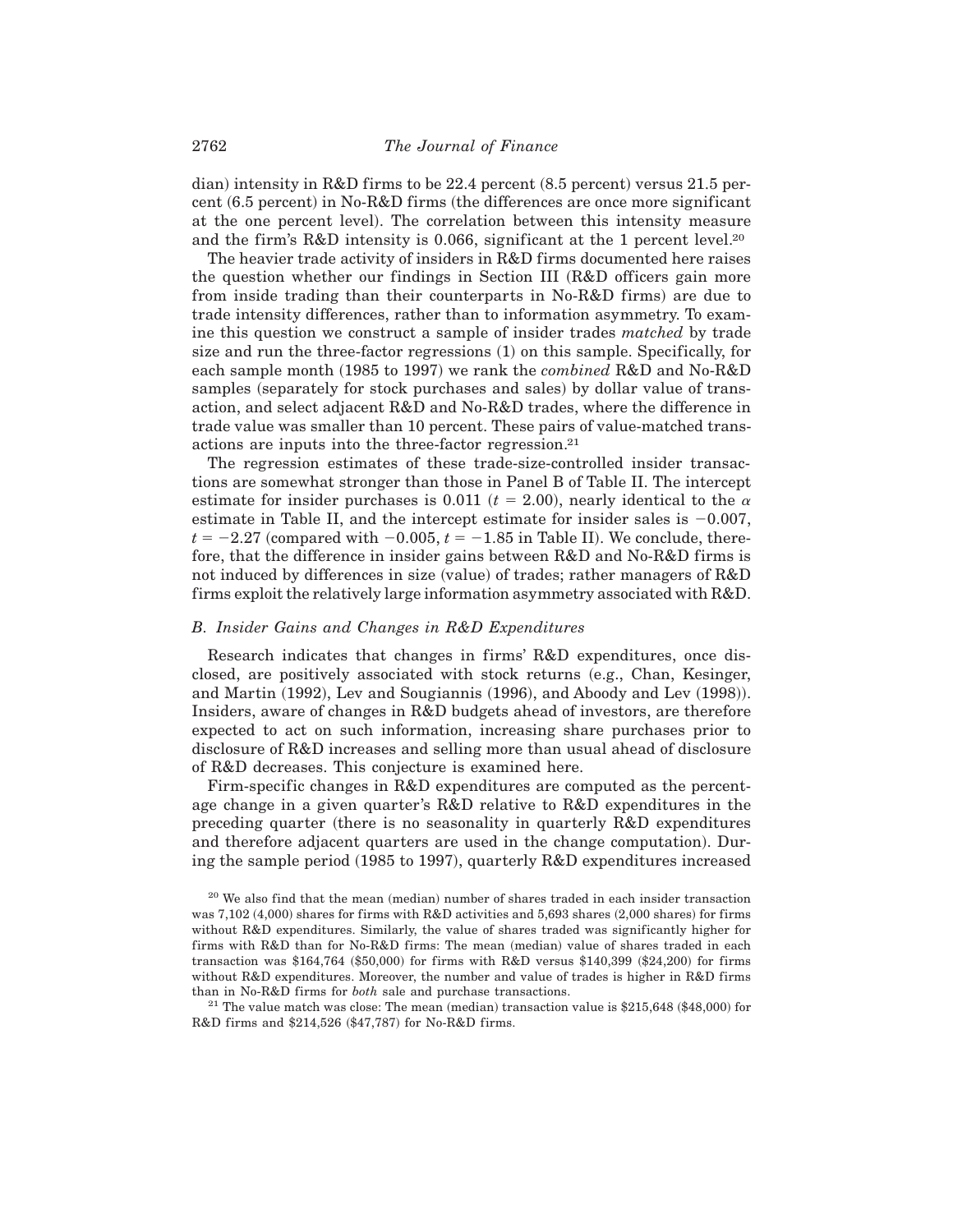$(derceased)$  in 63.1 percent  $(36.9$  percent) of the sample cases. Because many of the quarterly R&D changes are rather small  $(R&D$  time series are generally stable), we rank the firm-specific  $R&D$  changes by size and focus the analysis on the upper (relatively large R&D increases) and lower (large R&D) decreases) quartiles.

For firms in the upper quartile of R&D changes, insiders purchased over the sample period a total of 40.0 million shares and sold a total of 91.4 million shares ahead of the disclosure of R&D increases in quarterly reports.22 This purchase-to-sales ratio of 0.44 is substantially *larger* than the overall sample purchase-to-sales ratio (Table I) for  $R&D$  companies—0.26  $(312$  to 1,187 million shares)—suggesting enhanced insider purchases prior to an R&D increase announcement. For the bottom quartile of firms ranked by  $R&D$  changes (relatively large  $R&D$  decreases), insiders purchased 9.6 million shares and sold 138.9 million shares ahead of the quarterly report. The ratio of purchase-to-sales ahead of R&D decreases—0.07—is substantially *smaller* than the sample mean  $(0.26)$ . It appears, therefore, that insiders increase share purchases ahead of disclosing R&D increases and enhance the sale of shares ahead of R&D decreases.23

We also perform a portfolio analysis conditional on the direction of R&D changes. Specifically, we form calendar-time portfolios for each sample month  $(1985$  to 1997, 155 months in total) of firms that have experienced an increase in R&D and those whose R&D has decreased. We do this separately for firms where insiders were predominantly purchasing shares during the month  $(RDP<sub>t</sub>)$  and firms in which insiders were predominantly sellers of shares  $(RDS<sub>t</sub>)$ . For each firm, an average return (over all insider transactions during the month) is computed from the date of an insider transaction to one day prior to filing with the SEC, similarly to the returns analyzed in Table II. The Fama-French three-factor model is used to estimate excess returns  $(\alpha)$ , where the dependent variable is the difference between returns from share purchases and returns from the sale of shares  $(RDP_t - RDS_t)$ , for firms that *increased* R&D expenditures (i.e., going long on firms in which insiders were net purchasers and short on firms in which insiders were net sellers). For firms that have *decreased* R&D, the dependent variable is the difference between returns from insider sales minus returns from insider purchases  $(RDS_t - RDP_t)$ .

Panel B of Table IV presents estimates of the three-factor model, conditional on foreknowledge (prior to public disclosure) of the change in  $R&D$ expenditures. It is evident from the  $\alpha$  coefficients that for R&D *increases* 

 $22$  The computation of shares purchased and sold by insiders is made for every fiscal quarter *t*, in 1985 to 1997. The public disclosure of the change in R&D expenditures in quarter *t*, relative to  $t - 1$ , was made in quarter  $t$  financial report, released in quarter  $t + 1$ .

 $23$  The mean (median) number of shares per insider transaction is also consistent with the direction of R&D changes. For R&D *increases*, the mean (median) number of shares in purchase transactions were  $17,019$   $(5,000)$  versus  $15,912$   $(2,500)$  for sale transactions. For R&D *de* $creases$ , the mean  $(median)$  number of shares in purchase transactions were  $10,003$   $(1,000)$ versus  $29,000$   $(15,000)$  for sale transactions.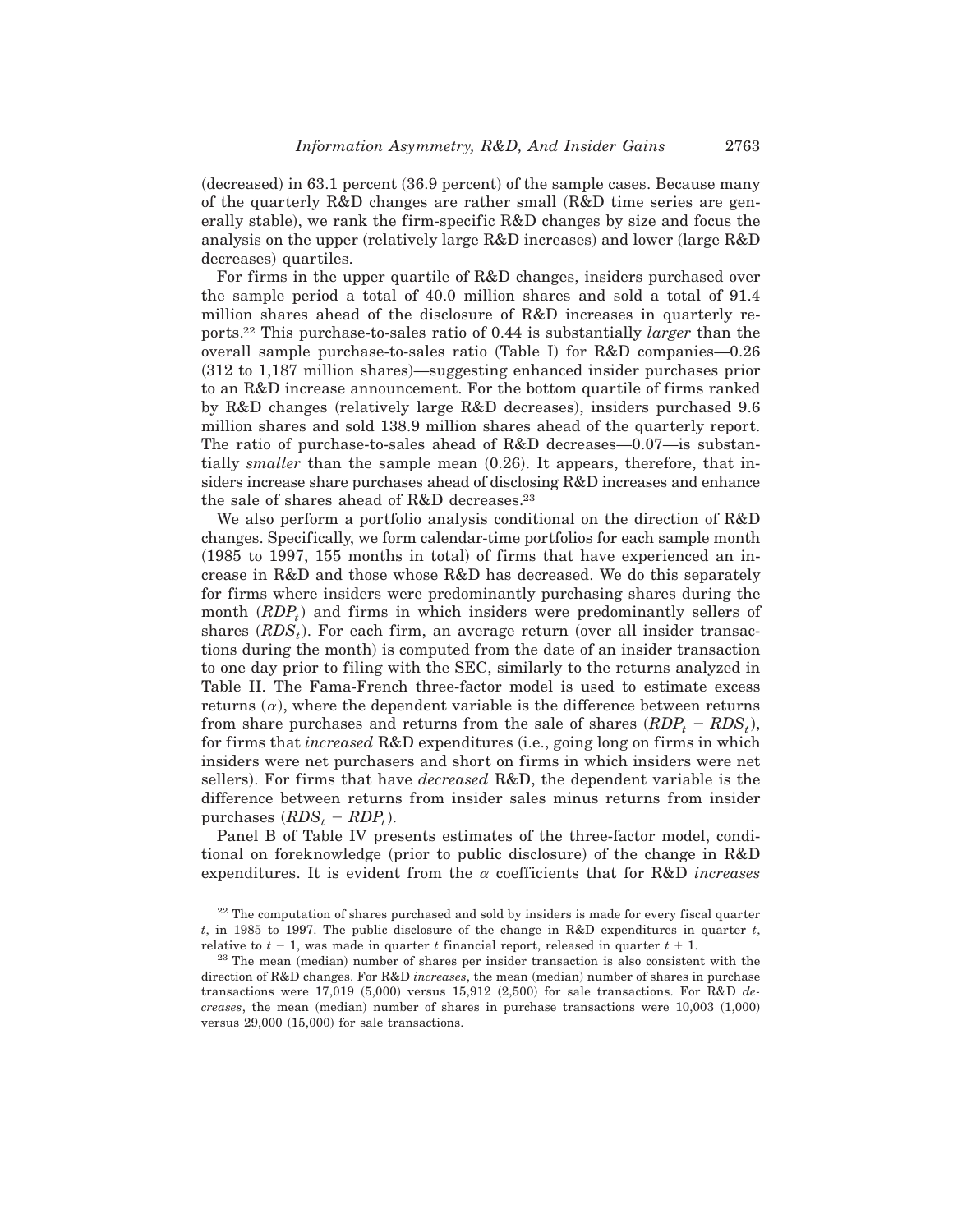## **Table IV**

## **Returns Earned on Portfolios Formed on the Basis of Changes in R&D Expenditures**

Panel A presents percentage raw returns earned on portfolios formed as follows: For each month between January 1985 and November 1997 we calculate, for each firm engaged in R&D, the raw return for each insider transaction from the transaction date to one day prior to the SEC filing date. We then calculate firm-specific mean (median) returns for firms in which insiders were net purchasers and for firms in which insiders were net sellers of shares. We compute returns separately for firms that increased R&D and those that decreased R&D expenditures. These mean (median) returns are reported in Panel A.  $# > 0$  refers to number of months (out of 155) in which returns were positive. In Panel B, the estimated coefficients of the three-factor Fama-French regressions are presented. The dependent variable for R&D increases is the difference in excess returns (over the interval between transaction and filing date) between a portfolio of firms in which insiders were net purchasers of shares  $(RDP<sub>t</sub>)$  and a portfolio of firms in which insiders were net sellers of shares  $(RDS<sub>t</sub>)$ . For R&D decreases, the dependent variable is reversed:  $RDS_t - RDP_t$ .

|                                                        |                          | Panel A: Univariate Returns |                 |                 |                |       |  |
|--------------------------------------------------------|--------------------------|-----------------------------|-----------------|-----------------|----------------|-------|--|
|                                                        |                          | Insider Purchases           |                 | Insider Sales   |                |       |  |
|                                                        | Mean                     | Median                      | # > 0           | Mean            | Median         | # > 0 |  |
| Increase in R&D                                        | $5.55\%***$              | $4.74\%***$                 | 129             | $1.53\%***$     | $1.37\%***$    | 98    |  |
| Decrease in R&D                                        | $0.88\%***$              | $0.70\%$ *                  | 88              | $-1.28\%***$    | $-0.60\%$ ***  | 68    |  |
|                                                        |                          | Panel B: Three-factor Model |                 |                 |                |       |  |
|                                                        | $\alpha$                 | $RM_t - RF_t$ SMB,          |                 | $HML_{t}$       | Adjusted $R^2$ |       |  |
| R&D increases<br>$RDP_t - RDS_t$<br>$t$ -statistic     | $0.042***$<br>(8.33)     | $-0.211$<br>$(-1.59)$       | 0.135<br>(0.70) | 0.023<br>(0.09) | 0.006          |       |  |
| R&D decreases<br>$RDS_{t} - RDP_{t}$<br>$t$ -statistic | $-0.022***$<br>$(-5.23)$ | 0.053<br>(0.48)             | 0.034<br>(0.21) | 0.034<br>(0.17) | 0.001          |       |  |

\* and \*\*\* denotes significance at the 10 and 1 percent levels, respectively.

(top row of Panel B), going long on firms in which insiders were net purchasers of shares and short on firms where insiders were net sellers yielded an excess return of 4.2 percent over an average of 25 days between transaction and SEC filing date. For firms that have *decreased* R&D, the opposite strategy would have yielded an excess return of 2.2 percent. Both excess returns are highly statistically significant.

Note that the estimated excess returns  $(\alpha)$  in Table IV (4.2 percent and  $-2.2$  percent) are substantially larger than those in Table II  $(1.1$  percent and  $-0.5$  percent), indicating extra gains obtained by insiders possessing private information about future *changes* in R&D budgets, relative to the gains based on the "average information" possessed by insiders.

Finally, Panel A of Table IV presents mean (median) returns to insider trading in the expected direction  $(e.g., \text{ purchasing during an R&D increase}),$ as well as to "contrarians"—insiders that purchased shares ahead of an R&D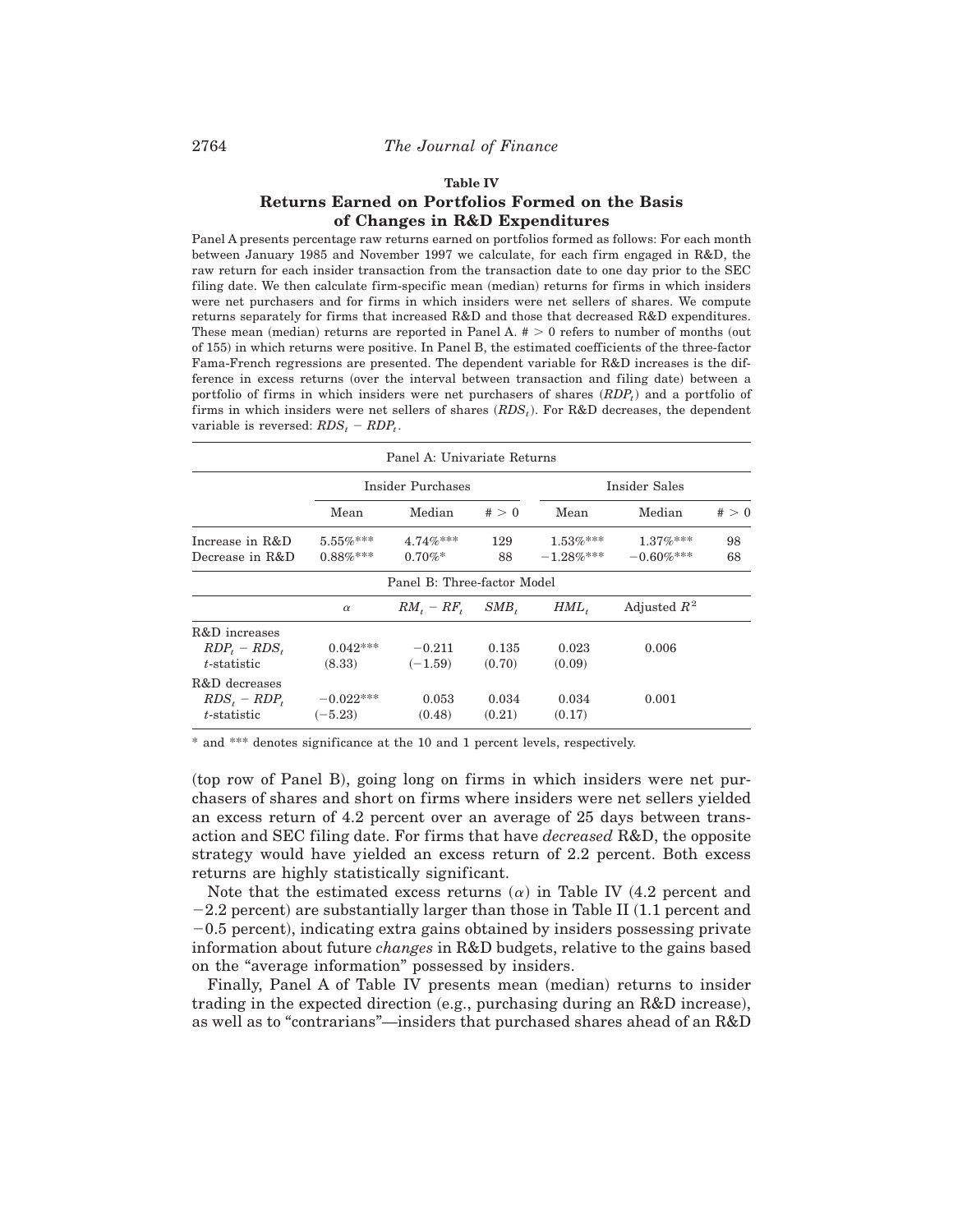decrease announcement and those that sold shares ahead of an R&D increase. The contrarians' mean gain from purchasing shares during a period of an R&D decrease  $(0.88$  percent) is substantially lower than that of insiders who purchased during  $R&D$  increases (mean return of 5.55 percent). The contrarians who sold shares during R&D increases saw share prices gain 1.53 percent, on average, after they sold their shares. We can only speculate that those contrarians were motivated by liquidity or portfolio diversification needs.

#### **VI. Concluding Remarks**

We examine insiders' gain from trade focusing on a specific source of information asymmetry—firms'  $R&D$  activities.  $R&D$  is unique (firm-specific) relative to other forms of capital. It is not traded in organized markets and disclosure in corporate reports about the productivity and value of R&D activities is deficient relative to the disclosure of tangible and financial assets. Accordingly, we hypothesize, R&D activities contribute substantially to the information asymmetry between managers and investors, and the former will tend to exploit this asymmetry to gain from insider trade.

We corroborate the hypothesis by providing evidence that insider gains in R&D-intensive companies are significantly larger than insider gains in firms not engaged in R&D. The R&D-related gains are both statistically and economically meaningful. We also find that investors' reaction to the public disclosure of insider trades is significantly stronger for R&D companies than for No-R&D companies, implying a larger information asymmetry in R&D firms, and that the R&D-related private information is not fully revealed prior to the public disclosure of insiders' trade. Finally, we report that insiders appear to time their transactions according to the direction of change in R&D expenditures, which is known to trigger investor reaction upon disclosure.

In this study we do not join the debate about the social consequences of insider trading. Some consider insider trading beneficial to market efficiency, and the loss to outside investors negligible, given the large volume differences between inside and outside investors (Jeng et al. (1999)). Others, including Congress and the SEC (which have, over the last six decades, constructed an elaborate system of civil and criminal laws designed to restrict insider trading and the consequent profits), are obviously concerned with the consequences of insider trading. Such concerns extend beyond the direct loss to outside investors, to include, for example, adverse effects on managers' incentives  $(e.g.,$  Fried  $(1998)$ ). For those concerned with the consequences of insider gains, our study points at an important and fastincreasing source of private information leading to such gains—firms' R&D activities. Improved disclosure about R&D operations, such as the capitalization of development costs when products successfully pass technological feasibility tests  $(e.g.,$  Aboody and Lev  $(1998)$  for software companies) and the timely release of information about planned changes in R&D expenditures may be considered as means for mitigating the R&D-related information asymmetry and the consequent insider gains.